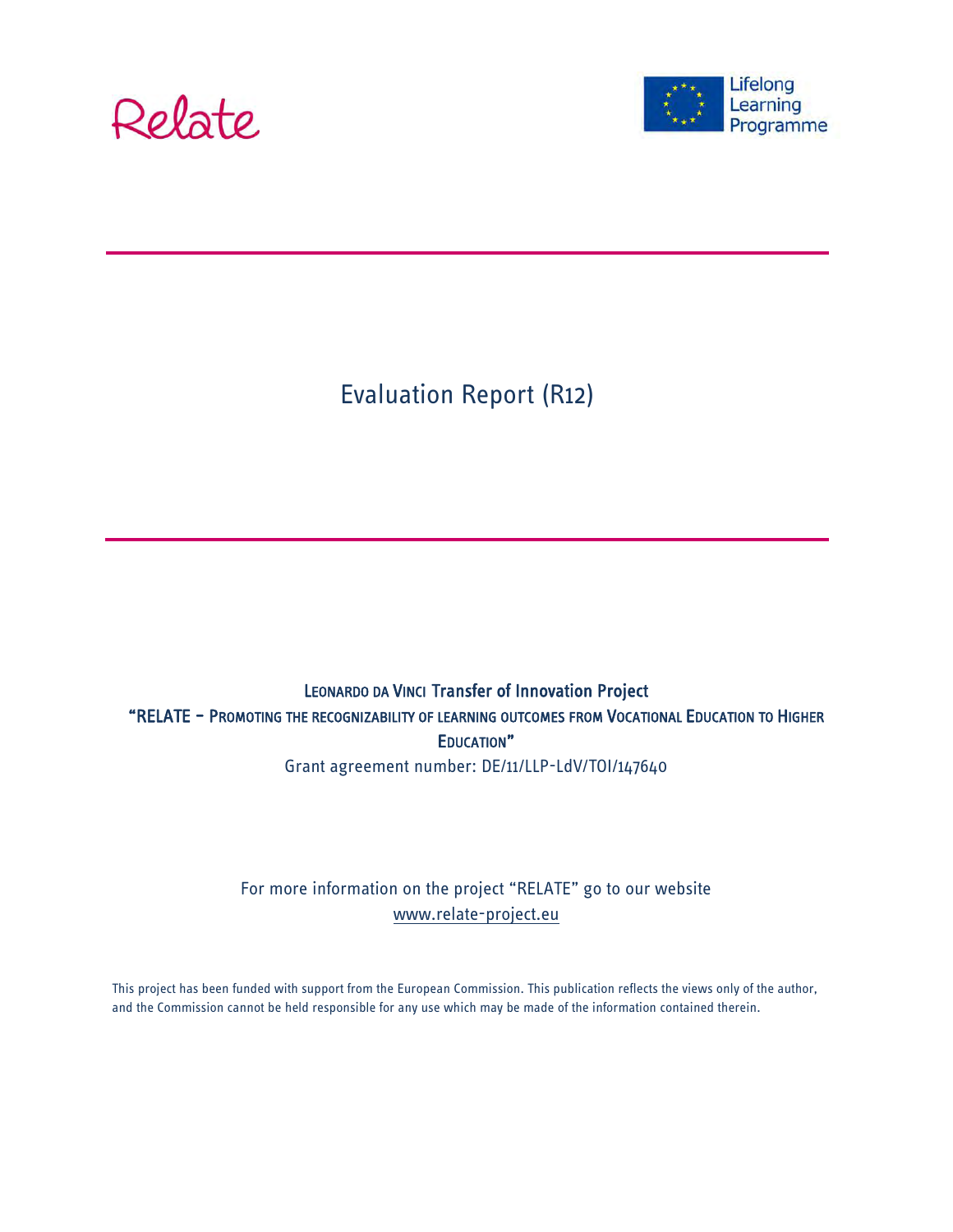

Dr. Renate Eras Telefon +49 30 676 99 51 European Project Manager<br>Siebweg 21 A

**Fachhochschule Dresden – Private Fachhochschule gGmbH Fakultät BWL Karsten König Gasanstaltstraße 3-5 01237 Dresden**

Berlin, 19.11.2015

### **External Evaluation Final Report**

**"RELATE Promoting the Recognizability of Learning outcomes from vocational education to higher Education"**

### **Main aim:**

Describe summary of the whole external evaluation measures and results into the project development process 2013-2015.

### **Basic of evaluation process was the RELATE External Evaluation Concept:**

**General objectives** in external evaluation:

- Build up external evaluation structure to support PM and Project Team in successful process and product development;
- Work out Evaluation concept with concrete indicators to check up regularly the connection between plan and current situation in the project development (in time check up);
- Work out mechanism of measures to react on changes in process and product development in project.

**Main steps** of external evaluation connected with the logic frame of the project development:

- Identify the intervention logic in the project (overall objectives, specific objectives, expected results, activities;
- Identify the objectively verifiable indicators of achievement for all defined levels;
- Define the sources and means of verification:
- Define the assumptions and risks.

|                   | <b>Intervention</b><br>logic                  | Objectively verifiable<br>indicators of achievement | Sources and means of<br>verification | <b>Assumptions</b>                        |
|-------------------|-----------------------------------------------|-----------------------------------------------------|--------------------------------------|-------------------------------------------|
| Overall           | What are the overall broader                  | What are the key indicators related                 | What are the sources of              |                                           |
| objectives        | objectives to which the action                | to the overall objectives?                          | information for these indicators?    |                                           |
|                   | will contribute?                              |                                                     |                                      |                                           |
|                   |                                               |                                                     |                                      |                                           |
| <b>Specific</b>   | What specific objective is the                | Which indicators clearly show                       | What are the sources of              | Which factors and conditions outside      |
| objective         | action intended to achieve to                 | that the objective of the                           | information that exist or can be     | the Beneficiary's responsibility          |
|                   | contribute to the overall objectives?         | action has been achieved?                           | collected? What are the methods      | are necessary to achieve that             |
|                   |                                               |                                                     | required to get this information?    | objective? (external conditions)          |
|                   |                                               |                                                     |                                      | Which risks should be taken               |
|                   |                                               |                                                     |                                      | into consideration?                       |
| <b>Expected</b>   | The results are the outputs envisaged to      | What are the indicators to measure.                 | What are the sources of              | What external conditions must be met      |
| results           | achieve the specific objective.               | whether and to what extent the                      | information for these indicators?    | to obtain the expected results            |
|                   | What are the expected results?                | action achieves the expected                        |                                      | on schedule?                              |
|                   | (enumerate them)                              | results?                                            |                                      |                                           |
|                   |                                               |                                                     |                                      |                                           |
| <b>Activities</b> | What are the key activities to be carried out | Means:                                              | What are the sources of              | What pre-conditions are required before   |
|                   | and in what sequence in order to produce      | What are the means required to                      | information about action             | the action starts?                        |
|                   | the expected results?                         | implement these activities, e. g.                   | progress?                            | What conditions outside the Beneficiary's |
|                   | (group the activities by result)              | personnel, equipment, training,                     | Costs                                | direct control have to be met.            |
|                   |                                               | studies, supplies, operational                      | What are the action costs?           | for the implementation of the planned     |
|                   |                                               | facilities, etc.                                    | How are they classified?             | activities?                               |
|                   |                                               |                                                     | (breakdown in the Budget             |                                           |
|                   |                                               |                                                     | for the Action)                      |                                           |

#### LOGICAL FRAMEWORK FOR THE PROJECT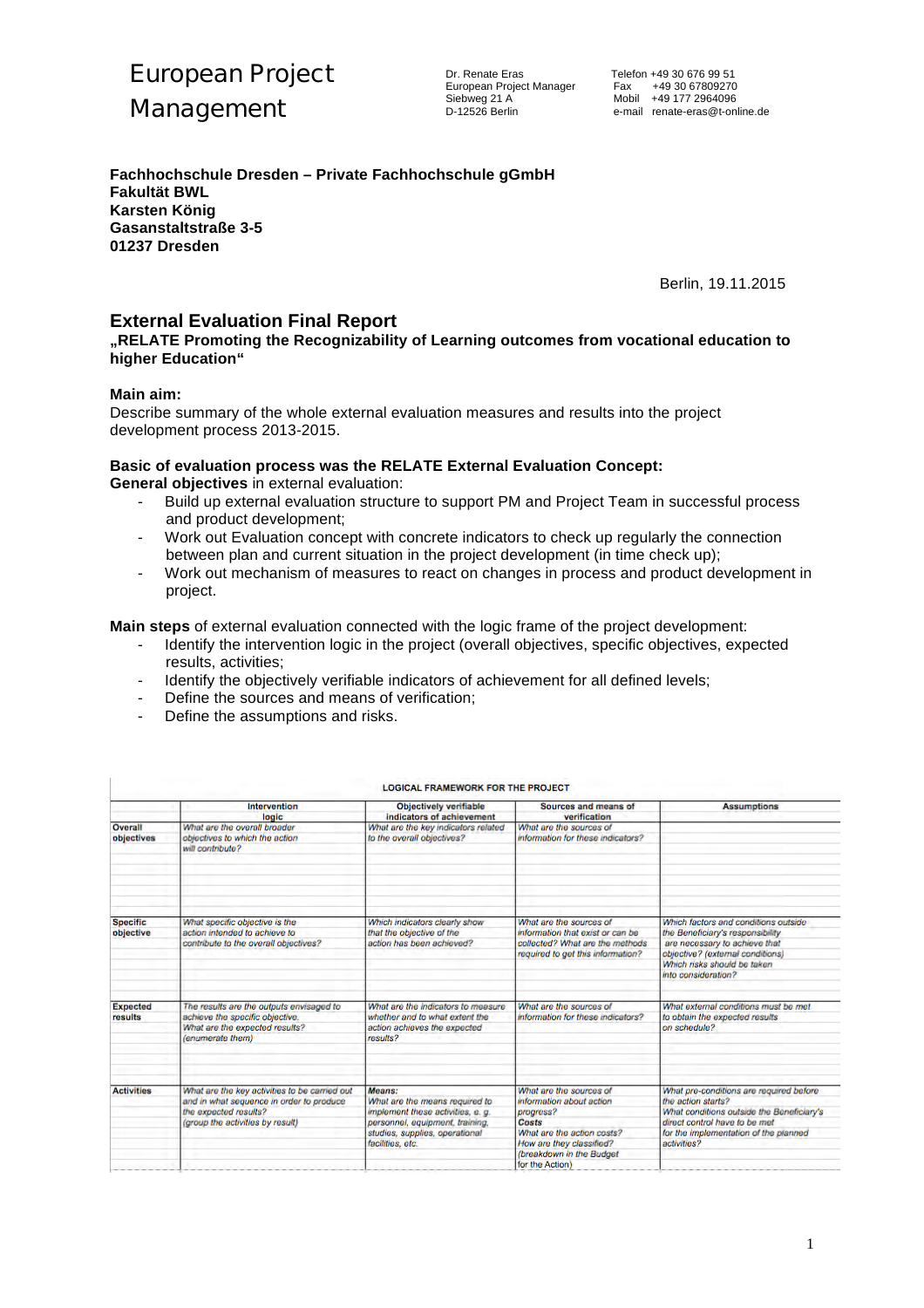European Project Manager<br>Siebweg 21 A

The external evaluation concept includes the project-related advice and guidance. The evaluation is not presented as a single ex-post evaluation in the form of one final report. The project benefit from the practice-oriented know-how of the expert during the project development.

As important part of the external evaluation, evaluator takes especially care to both value categories: to the evaluation process (e.g., "How do the participants / project partners evaluate the project offer or the project implementation") and to the project results and impacts (e.g. "the qualitative and quantitative project objectives been achieved?").

### **Methods and tools in external evaluation**

The evaluation results are summarized in written reports to the project management. In detail evaluator use the following tools, methods and evaluation products:

- The evaluation concept is matched to the qualitative and quantitative measurement / assessment of goal attainment (indicators of success) in the project:
	- o Fixed PM/QM, work load and communication structure;
	- o Defined personal responsibilities in work packages, work groups, milestones;
	- o Named project results with deadlines in fixed languages;
	- o Level of results implementation and kind of sustainability (e.g.: model, guide, certificate);
	- o Number of participants in meetings, stakeholder trainings, dissemination actions;
	- o Number and kind of dissemination measures;
	- o Number and kind of sustainability actions and networking with stakeholders.
- Regular evaluation meetings and consultations with project management and project partners (face to face and / or by phone, e-mail, Skype) to define gaps and solutions.
- Observation at meetings of the project management, 2x project team meetings and at project events for the project participants.
- Creation of 4 short interim reports (2-3 pages) to the project management according to the results of the individual interviews with partner organisations project staff. Reports analyse the current position of the partner organisation into the project, results of process and product development into partner organisation and partnership. Aim of those reports: transparency of resources and gaps in partnership to secure efficiency in

project work.

- Creation of 1 interim progress report (10-15 pages) to the project management according to the real project progress. Basic of interim report is available project documentation and internal and external reporting on project progress and the interim results and outputs. Evaluation sources are responses of the participants and experts on specially developed questionnaires to represent the current situation from the perspective of those involved. Aim of that report: analyse the results of process and product development and same time oriented on the challenges in the next period.
- Creation of a final report (20-25 pages) after 24 months of project development, especially in the long-term effect ("sustainability" and "European Added Value"). Base of preparation of the final report are oral and digital Interviews (Skype) and written participant responses to a questionnaire, selected personal interviews, reports, minutes, accounts and final evaluated project results and products.

Aim of that report: evaluate the sustainability and added value of existing project results. Presentation of final evaluation results on final partner meeting in Dresden 2015.

The evaluation concept timescale oriented on the project progress and the agreed work plan. The external evaluation activities will be matched with the development processes of the project:

| Activities                                                | Date |
|-----------------------------------------------------------|------|
| within the dissemination of the project result<br>Support |      |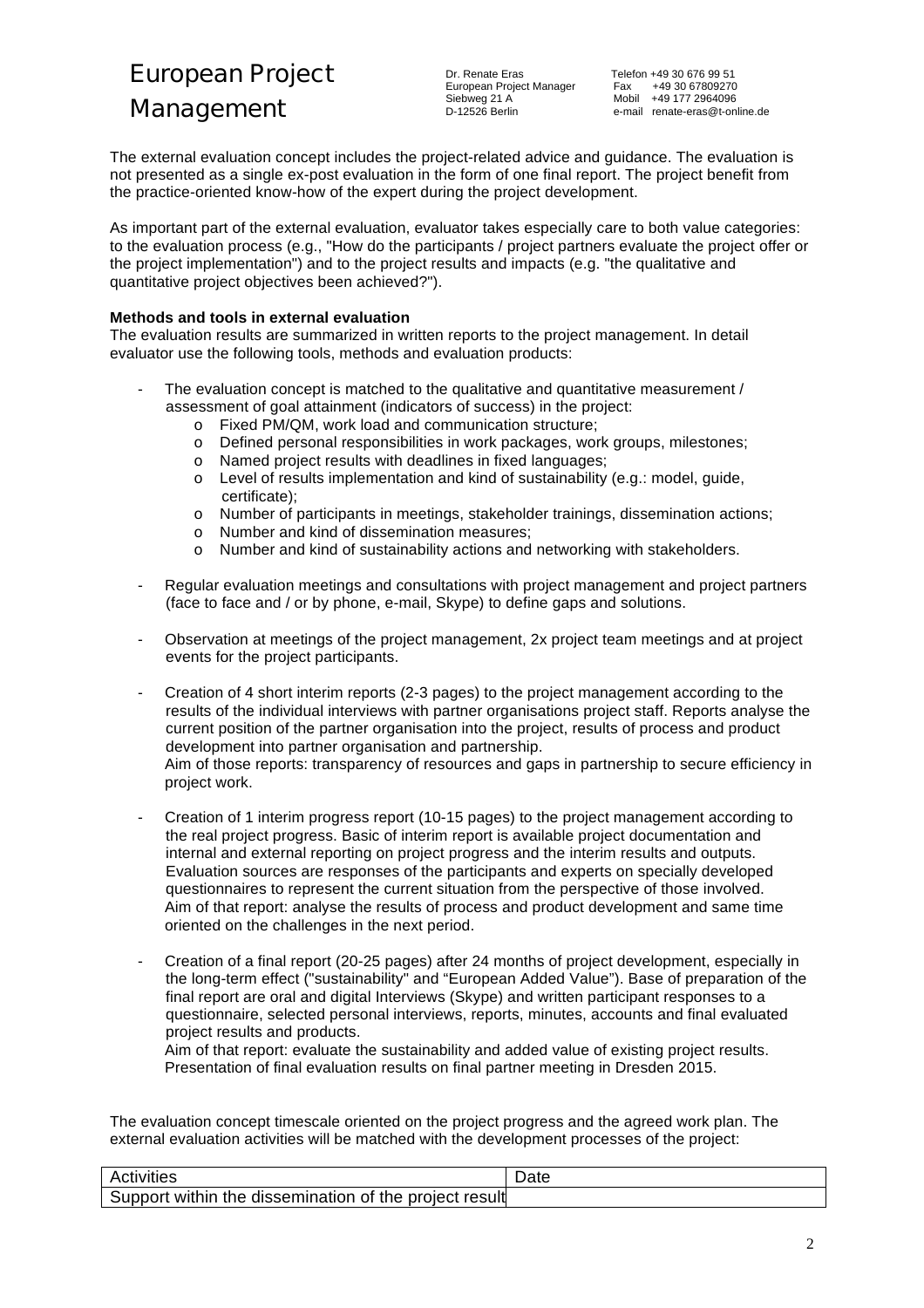### Management

Dr. Renate Eras Telefon +49 30 676 99 51 European Project Manager<br>Siebweg 21 A

| and summaries for the webpage and different publis |                                      |
|----------------------------------------------------|--------------------------------------|
| Elaboration of evaluation concept                  | 3/2014                               |
| Development of the different survey instruments    | 2014 / 2015                          |
| and testing                                        |                                      |
| Evaluation interviews with the partners            | 2014 / 2015                          |
|                                                    | (two per year)                       |
| Participation in telephone conferences             | 2014 / 2015                          |
|                                                    | (once at month)                      |
| Participation in at least two partner meetings     | (22.-25.10.2014 Haapsalu; Estonia;   |
|                                                    | 29.6.2015-2.7.2015 Dresden, Germany) |
| Participation in trainings in the test phase       | 2014 / 2015 in Dresden               |
| Evaluation interviews with stakeholders            | 2014 / 2015                          |
| Document analysis                                  | 2014 / 2015                          |
| Evaluation of the master data and project results  | 2014 / 2015                          |
| Creation of evaluation interim-reports             | 2014                                 |
| Creation of evaluation report                      | 2015                                 |

### The **final external report based on the follow activities, sources and results**:

- Elaboration of the external evaluation concept (June 2014), include PPP for the partners;
- Development and implementation of questionnaires and interviews for external evaluation in each partner meeting in RO, EE, FI, DE in 2014-15;
- Skype interviews with new partners in FI in 2015;
- Participation in Skype partner meetings in 2014-15;
- Participation in simulation training in test phase in SUAS / Kuopio / FI in June 2015;
- Regular document analysis:
- Regular evaluation of the master data and project interim / final results and reports;
- Creation of 4 external evaluation interim reports.

### **Evaluation of RELATE project development in project phase October 2013 – April 2014**

Most important challenges in first phase of European project development and management are:

- Implement project partners in content planning and development (work packages, milestone planning, work load, timetable);
- Define together the project management (PM) structure and personal responsibilities (Leadpartner, Co-ordinator, responsibilities in work packages and/or work groups, responsibilities in reporting);
- Organise stabile, accessible, regular and transparent information and communication system in project (information and documentation tools, information flow, full access to all documents, minutes, reports, deadlines).

Good information and communication in cross border European Projects is the half of success.

### **Used database:**

- RELATE project documents;
- Communication with Karsten König (FH-Dresden);
- Results of questionnaire used in second partner meeting in May 2014 in Pitesti/RO (13 answered questionnaires);
- Meeting with Leadpartner AfBB and project partner FH-Dresden 15<sup>th</sup> May 2014 in Dresden with discussion about current project situation.

To get the relevant information first questionnaire structured in follow parts:

- I. General Information about recent project experience
- **II.** The project RELATE in general
- **III.** The RELATE project organisation
- **IV.** The RELATE project communication
- **V.** The project work results in first period (October 2013 April 2014)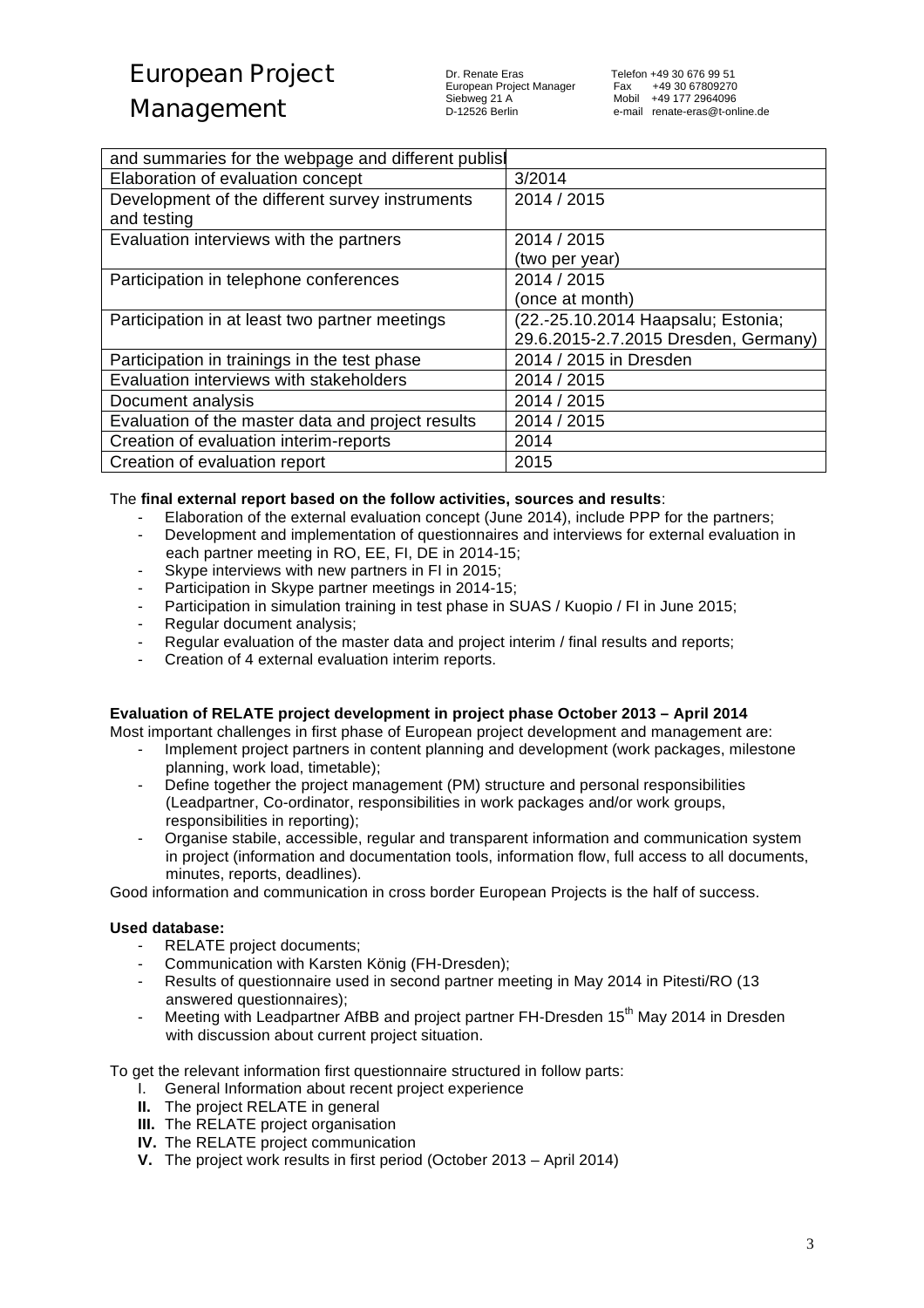# European Project

### Management

Dr. Renate Eras Telefon +49 30 676 99 51 European Project Manager<br>Siebweg 21 A

Fax +49 30 67809270<br>Mobil +49 177 2964096 D-12526 Berlin e-mail renate-eras@t-online.de

### **Part I:**

In this part questions cleared the basic knowledge of project partners in development and implementation of national, international and European projects. Important is the knowledge in financial administration and reporting.

### **Results:**

100% are experienced in project implementation, more then 84% in national projects (range 1 to 20 projects) and more then 69% in international projects (range 3 to 100 projects). Last years many of RELATE-partners included as partner in other European project too (range 4 to 100). This huge practice knowledge in European project work is helpful in RELATE implementation.

### **Challenge:**

Only 46% have experiences in financial management. This knowledge is important to realise right reporting procedures based on EU-administration guides and tools.

### **Proposal:**

Pay attention to inform and train responsible persons in partner organisation in EU-financial administration.

Organise common project reporting tools and financial reporting deadlines connected with workflow. Organise connection between work results, reporting and payment.

### **Part II:**

In this part shows the connection between partner organisations and RELATE project (in process of project development, in network, in volume of work, in work flow). It's important to understand the role of RELATE project in work of responsible persons in project organisations. Same time to understand the RELATE position in workload of partner organisation.

### **Results:**

More then 69% are involved as former partners based on long term relationships with Lead partner in DE. More then 61% involved in active project application development. In starting phase October 2013 69% felt well informed about objectives and content of the project. 77% know their role in project. The volume of work is different by each organisation and person (range 1hour per week to 10hour per week). More then 50% project workers supported by other employees in the organisation.

### **Challenge:**

Hold on high level the role and ranking of RELATE project development in partner organisation. It's usually strong connected to the impact of project results for partner beneficiaries, stakeholder and/or target groups.

### **Proposal:**

Pay attention on good connection between RELATE project persons and management in partner organisation (regular information, invitation to meetings, discussion, networking).

### **Part III:**

Partner answered about their view on project organisation, especially on kick off meeting. For successful PM it's important to start efficient project organisation. Do partners know the responsible persons and support in project?

### **Results:**

77% are satisfied with the organisation of project start in kick off meeting in Dresden. Most of them know the lead persons (PM, co-ordinator) in project and the way of communication and contacts. 84% evaluated RELATE project structure very effective or effective. 92% underlined the high benefit of direct partner meetings. Otherwise more then 53% don't know concrete mentor yet for e.g. financial issues advice.

### **Challenge:**

Keep on attention the connection between professional development and results and administrative and financial reporting.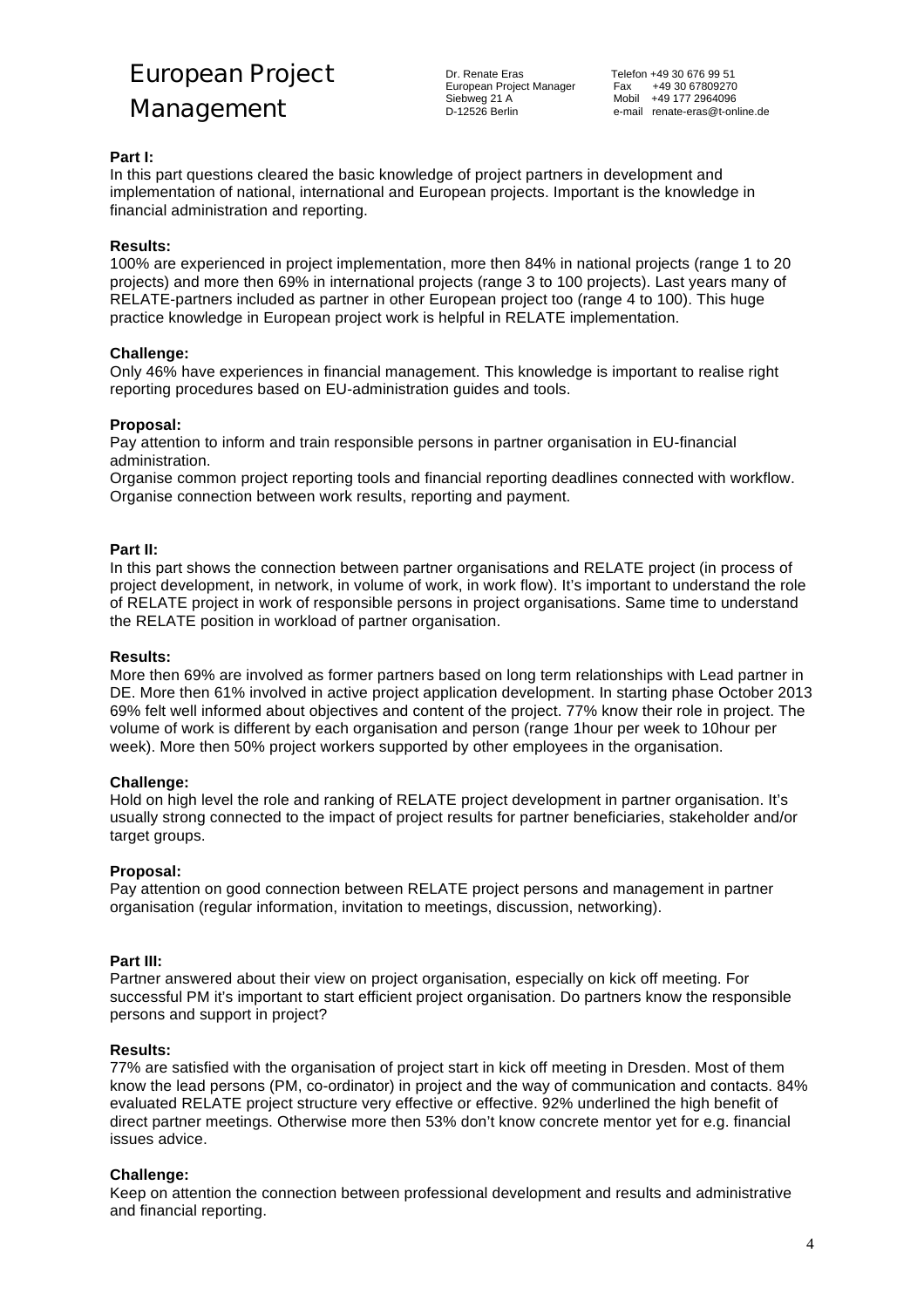

### **Proposal:**

Realise regular contact with administrative person in partner organisation (e.g. quarterly). Invite them in special tasks in Skype or phone conferences. It's important to show them the connection between budget, workflow and results.

### **Part IV:**

Partner evaluated the RELATE project communication structure. How they feel informed? Do they have full access to all documents? What's the communication level between partners and PM?

### **Results:**

All partners feel very well and well informed about project development and 92% with full access to project information. 61% define very high communication level between PM and project partners, 31% high level and 8% middle level. All partners wrote about regular contact with PM and other partners. 70% define very high level of communication between partners, 30% high level and 30% middle level.

Positive comments about internal project communication:

- Permanent contact:
- Continuity;
- Thoroughness;
- Such communication provides immediate solutions:
- Each person can express without being afraid of misunderstandings;
- Mutual understanding;
- Engagement;
- Fast reply;
- Openness;
- Regularly Skype;
- Partners quickly reply the e-mails:<br>- Everybody is equally contributed a
- Everybody is equally contributed and interested in results.

### **Challenge:**

In the first project period most of partners very high motivated and engaged. Important to keep on those level project workload, results, dissemination, reporting, administration in whole project period.

### **Proposal:**

Involve equally partners in workload responsibility. Use different tools as a reward (e.g. praise on meetings) for very good work results. Organise common cultural events on direct project meetings to support intercultural communication.

### **Part V:**

Partners evaluate their own work results in first half year in RELATE project. It's important to understand the view of each partner to the work results in common project.

### **Results:**

All partners underline their active involvement in first work package. 92% know the concrete results of this work package and same time the results of the other partners. 46% was involved on very high level in workload, 8% on high level and 46% on middle level.

All partners know the planed work packages, milestones and goals in 2. half year 2014.

### **Challenge:**

Continue project work on that high level.

### **Proposal:**

Regular check up of project progress, project results and clear understanding of what is realistic to achieve and what not.

Brief comments of partners to support successful work progress in next period:

Maintain the style  $(2x)$ .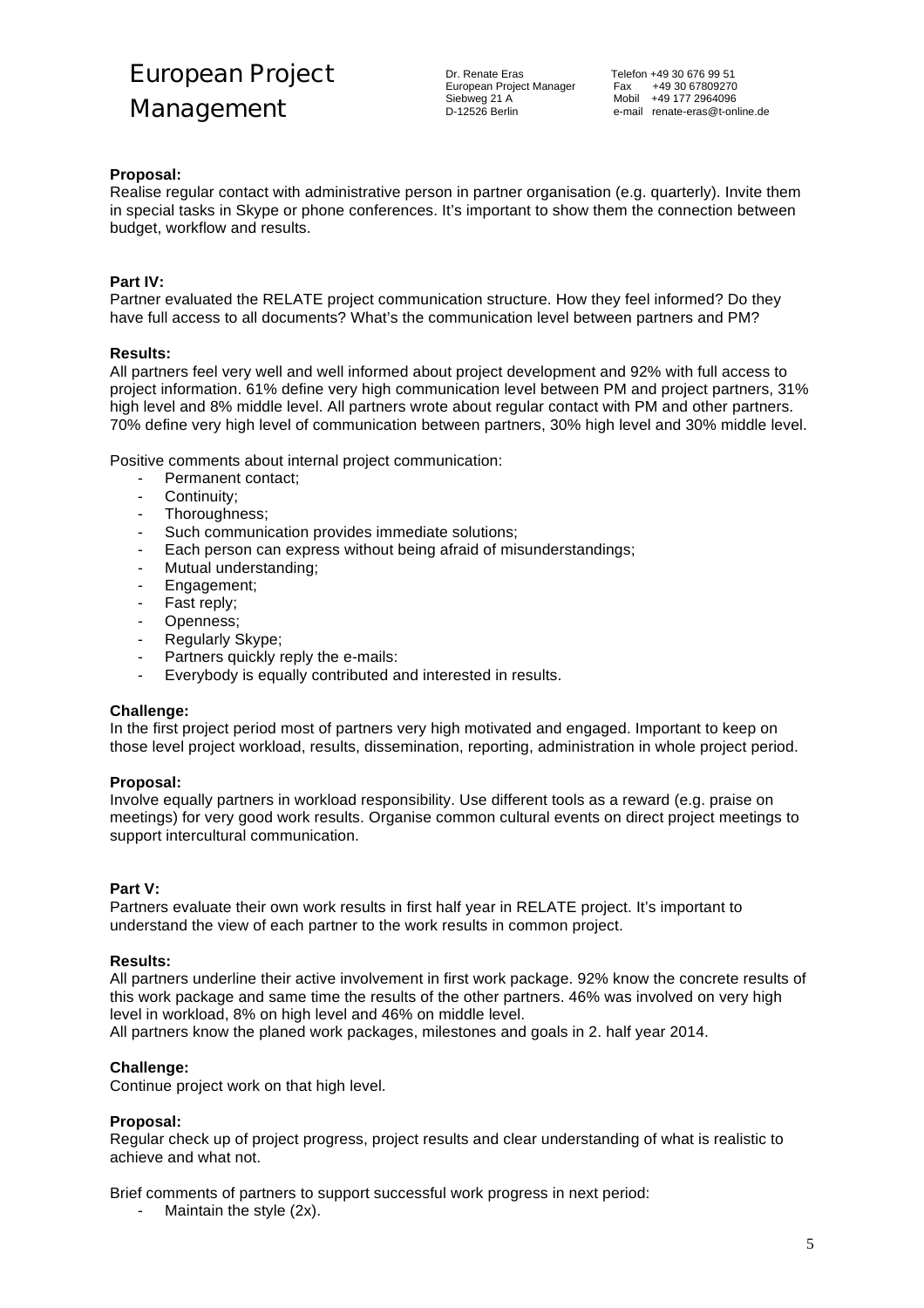- Keep on communication well!
- All agreed on the meeting.
- Clear understanding of what is realistic to achieve and what not.

### **Evaluation of RELATE project development in project phase May 2014 – October 2014**

- Most important challenges in this period of European project development and management are: Strong time management in work package development and realisation;
	- Permanent connection between responsible partners / persons for different work package development;
	- Check up work package results quality;
	- Strong administrative discipline between partners and lead partner to secure budget accounting in time and roles;

**Education Product Quality Check up in HEI (High School Institution) method based on EU-TEMPUS Project (530838-TEMPUS-1-2012-1-RU-TEMPUS-SMGR): "Independent quality assurance model for degree programmes in Russia" Methodology for evaluation of HEIs' study programmes.**

QM methods are useful to multiply in other education project contexts too (e.g. RELATE). They help to check up and secure the high quality level of education standards, especially in RELATE context: promoting the recognisability of learning outcomes from VET to HEI.

Any specifics are special in Russian HEI system and need to be adapted in RELATE education context. External evaluator keep this facts in mind and use only the matching points of the TEMPUS system in RELATE evaluation.

External Evaluator analysed evaluation method and use part of this system in RELATE work package results evaluation.

|     | Area and criteria                                                                                                                                   | <b>Operationalisation and</b><br><b>Indicators</b>                                                                                                                                                                                                                                                                                                   | <b>Scale</b>                                        | <b>Additional criteria</b>                                                                                                                               |
|-----|-----------------------------------------------------------------------------------------------------------------------------------------------------|------------------------------------------------------------------------------------------------------------------------------------------------------------------------------------------------------------------------------------------------------------------------------------------------------------------------------------------------------|-----------------------------------------------------|----------------------------------------------------------------------------------------------------------------------------------------------------------|
| 1   |                                                                                                                                                     | 3                                                                                                                                                                                                                                                                                                                                                    | 4                                                   | 5                                                                                                                                                        |
|     | 1. The aims and learning<br>outcomes of the study<br>programme                                                                                      |                                                                                                                                                                                                                                                                                                                                                      |                                                     |                                                                                                                                                          |
| 1.1 | The learning outcomes have been<br>specified. They are achievable,<br>valid and reflect currently<br>foreseeable development in the<br>subject area | The learning outcomes are<br>documented in study<br>regulations, study guide,<br>website, Diploma<br>Supplement<br>Learning outcomes are fully<br>integrated into<br>courses/subjects within the<br>programme. Data on regular<br>assessment/revision of<br>learning outcomes as well<br>as involvement of<br>stakeholders in the<br>decision-making | Conform/<br>partially<br>conform/<br>not<br>conform | Indication where the<br>programme fits<br>among the other<br>programmes of the<br>same study field<br>provided by the<br>higher education<br>institution |
|     | The learning outcomes correspond<br>to the requirements of employers.                                                                               | Data/research for<br>clarification of necessary<br>competences (knowledge,                                                                                                                                                                                                                                                                           | Conform/<br>partially                               |                                                                                                                                                          |
| 1.2 | Relevant stakeholders were<br>involved in the formulation of the<br>learning outcomes.                                                              | skills, abilities) within<br>respective professional area<br>Data on the professional                                                                                                                                                                                                                                                                | conform/<br>not<br>conform                          |                                                                                                                                                          |

The TEMPUS evaluation criteria system structured follows: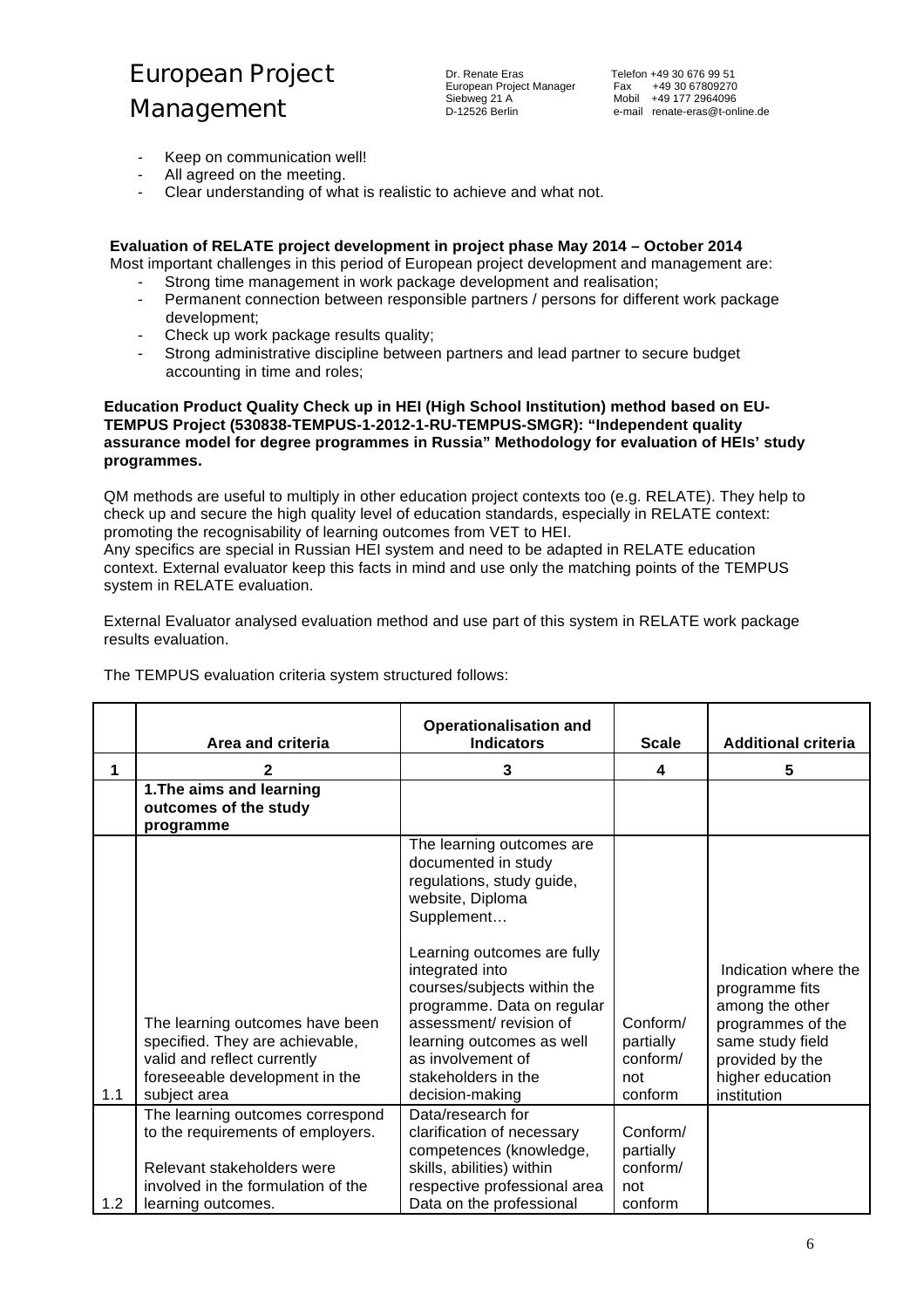Dr. Renate Eras Telefon +49 30 676 99 51 European Project Manager Fax +49 30 67809270 Siebweg 21 A Mobil +49 177 2964096

|     | The training offered is appropriately<br>linked to professional practice.                                                                                                                 | activities of graduates<br>Data on demand on the<br>labour market;<br>Feedback from<br>employers/labour market<br>representatives;<br>Description of the modules<br>including practical<br>experiences                                                                                                                                                        |                                                                                                                                                                                  |                                                                                                                                                                                                                                                                                                                      |
|-----|-------------------------------------------------------------------------------------------------------------------------------------------------------------------------------------------|---------------------------------------------------------------------------------------------------------------------------------------------------------------------------------------------------------------------------------------------------------------------------------------------------------------------------------------------------------------|----------------------------------------------------------------------------------------------------------------------------------------------------------------------------------|----------------------------------------------------------------------------------------------------------------------------------------------------------------------------------------------------------------------------------------------------------------------------------------------------------------------|
| 1.3 | The aims and learning outcomes<br>conform to state educational<br>standards or framework for higher<br>educational qualifications                                                         | Compliance with higher<br>education legal acts and<br>other relevant documents<br>establishing academic or<br>professional requirements<br>for the qualifications of<br>specialists trained (in terms<br>of their links to the learning<br>outcomes)                                                                                                          | Conform/<br>partially<br>conform/<br>not<br>conform                                                                                                                              |                                                                                                                                                                                                                                                                                                                      |
| 1.4 | The programme aims and learning<br>outcomes are consistent with the<br>level of qualifications offered                                                                                    | Compliance with Dublin<br>Descriptors (Bachelor,<br>Master)                                                                                                                                                                                                                                                                                                   | Conform/<br>partially<br>conform/<br>not<br>conform                                                                                                                              |                                                                                                                                                                                                                                                                                                                      |
|     | The learning outcomes are<br>accessible to the relevant<br>stakeholders (e.g. lecturers,<br>students).                                                                                    |                                                                                                                                                                                                                                                                                                                                                               |                                                                                                                                                                                  |                                                                                                                                                                                                                                                                                                                      |
| 1.5 | The issue of an English language<br>Diploma Supplement is mandatory.<br>It provides information about the<br>intended learning outcomes,<br>structure, level and individual<br>perfomance | Learning outcomes are<br>documented in study<br>regulations, study guide,<br>website, Diploma<br>Supplement                                                                                                                                                                                                                                                   | Conform/<br>partially<br>conform/<br>not<br>conform                                                                                                                              |                                                                                                                                                                                                                                                                                                                      |
| 1.6 | The title of the programme, the<br>learning outcomes, content and the<br>qualifications offered are<br>compatible with each other                                                         | No additional comments                                                                                                                                                                                                                                                                                                                                        | Conform/<br>partially<br>conform/<br>not<br>conform                                                                                                                              | The name of the<br>programme reflects<br>also the linguistic<br>focus of the<br>programme.                                                                                                                                                                                                                           |
|     | 2. Curriculum design                                                                                                                                                                      |                                                                                                                                                                                                                                                                                                                                                               |                                                                                                                                                                                  |                                                                                                                                                                                                                                                                                                                      |
|     | The curriculum design assures the                                                                                                                                                         | There is a clear relationship<br>between the aims and level<br>of the course, the teaching<br>and learning strategies<br>employed, and the<br>outcomes that are<br>demonstrated by students in<br>the assessment process<br>Indicators:<br>course handbook,<br>objective matrix,<br>examination results<br>Compliance with higher<br>education legal acts and | <b>Relations</b><br>hips are<br>clear,<br>partially<br>clear, not<br>clear at all<br>Meets<br>standards/<br>partially<br>meets/doe<br>s not meet<br>requireme<br>nts<br>External | Curriculum<br>documents logically<br>link the elements of<br>aims, teaching and<br>learning, and<br>assessment of<br>outcomes. It should<br>be clear how<br>individual subjects<br>contribute to<br>achieving aims<br>overall.<br>Staff teams should<br>be able to explain<br>what courses are<br>trying to achieve, |
| 2.1 | achievement of learning outcomes.<br>It also in accordance with legal<br>requirements and state standards                                                                                 | other relevant documents<br>External evaluation reports                                                                                                                                                                                                                                                                                                       | reports<br>confirm/pa<br>rtially                                                                                                                                                 | and how they know if<br>they are being<br>successful.                                                                                                                                                                                                                                                                |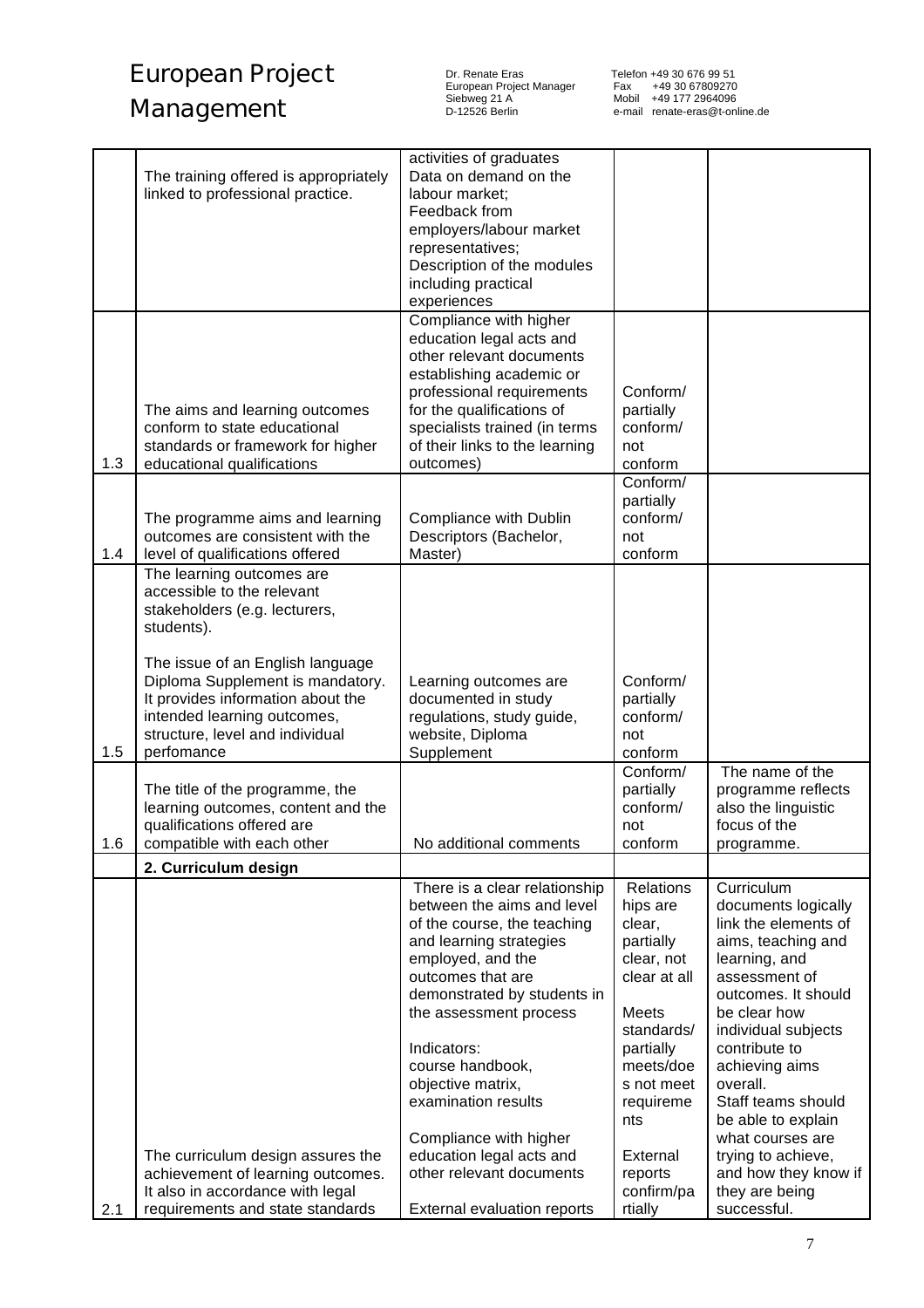Dr. Renate Eras Telefon +49 30 676 99 51 European Project Manager Fax +49 30 67809270 Siebweg 21 A Mobil +49 177 2964096

| level.<br>External evaluation reports<br>and peer reviews confirm<br>currency of content, and<br>appropriateness for level of<br>study.                                                                                                                                        | confirm/do<br>not confirm<br>The bias should be<br>currency<br>towards maximizing<br>the discretion of the<br>institution to vary<br>appropriat<br>requirements where<br>there are good<br>Progressio<br>reasons to do so,<br>without<br>shown/part<br>compromising the<br>common identity of<br>shown/not<br>awards offered at<br>different institutions<br>or their legal validity |
|--------------------------------------------------------------------------------------------------------------------------------------------------------------------------------------------------------------------------------------------------------------------------------|--------------------------------------------------------------------------------------------------------------------------------------------------------------------------------------------------------------------------------------------------------------------------------------------------------------------------------------------------------------------------------------|
|                                                                                                                                                                                                                                                                                | At Masters level<br>aims include<br>mastery of the<br>discipline, ability to<br>conduct independent<br>research, with a high<br>level of analytical<br>complexity. In<br>professional masters<br>programmes a high<br>degree of currency<br>with the latest<br>industrial or<br>commercial practice<br>will normally be<br>expected.                                                 |
|                                                                                                                                                                                                                                                                                | At undergraduate<br>level progression is<br>expected from<br>simpler descriptive,<br>structured work at<br>first year, to more<br>independent,<br>analytical, theoretical<br>or abstract<br>applications using<br>wider ranges of<br>sources at final year                                                                                                                           |
|                                                                                                                                                                                                                                                                                |                                                                                                                                                                                                                                                                                                                                                                                      |
| Employability rates in the<br>relevant work field.<br>The<br>programm<br>Continuous staff<br>e is<br>development is shown in the<br>current/par<br>The content of the programme is up<br>CV's of teaching teams<br>tially<br>to date, reflects latest achievements<br>current/ |                                                                                                                                                                                                                                                                                                                                                                                      |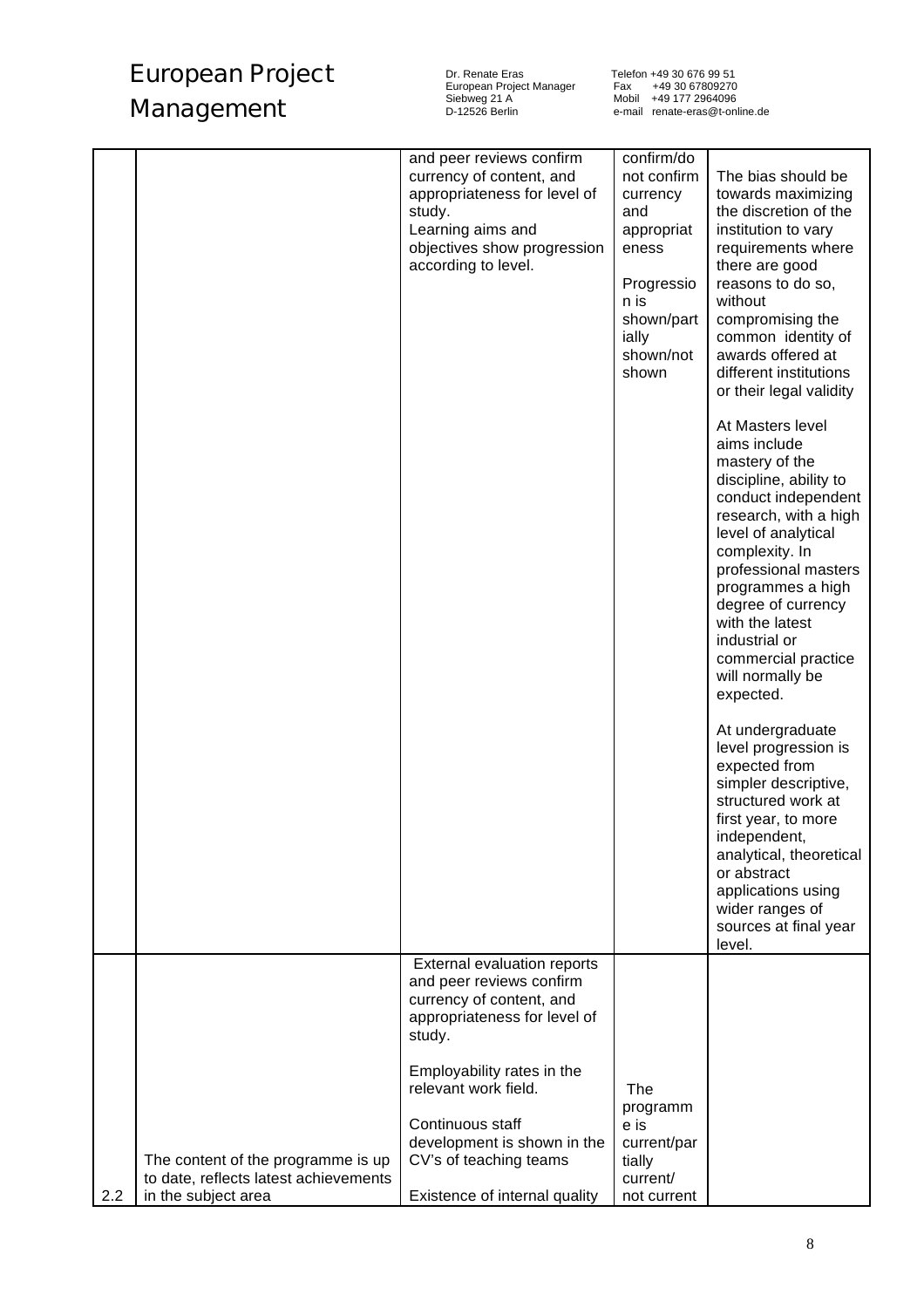Dr. Renate Eras Telefon +49 30 676 99 51 European Project Manager Fax +49 30 67809270 Siebweg 21 A Mobil +49 177 2964096

|     |                                                                                                                                                                                          | assurance mechanism for<br>the review and monitoring of<br>the programme under<br>review.                                                                                                                           |                                                                                                                                                           |                                                                                                                                                                                                                                                                                                    |
|-----|------------------------------------------------------------------------------------------------------------------------------------------------------------------------------------------|---------------------------------------------------------------------------------------------------------------------------------------------------------------------------------------------------------------------|-----------------------------------------------------------------------------------------------------------------------------------------------------------|----------------------------------------------------------------------------------------------------------------------------------------------------------------------------------------------------------------------------------------------------------------------------------------------------|
| 2.3 | Each individual subject is described<br>according to the university's<br>standard format                                                                                                 | The University's template (if<br>any) is used so that<br>students receive full<br>relevant information about<br>each subject of study<br>Indicator:<br>Course descriptions                                          | Full<br>relevant<br>information<br>is<br>provided/p<br>artially<br>provided/n<br>ot provided<br>at all                                                    | Key areas will<br>include:<br>Learning hours<br>Timetable<br>Teaching team<br>Contact details<br>Credit rating<br>Course aims<br>Learning outcomes<br>How the course will<br>be taught<br><b>Reading lists</b><br>Assessment details,<br>including timing,<br>duration, and<br>assessment criteria |
| 2.4 | The curriculum design allows<br>students to combine modules<br>flexibly (students have sufficient<br>opportunity for choice)                                                             | At each level of study there<br>should be a range of core<br>(compulsory) subjects and<br>designated options,<br>enabling specialization<br>according to interest                                                   | Sufficient<br>student<br>choice is<br>available/p<br>artially<br>available/n<br>οt<br>available                                                           | Highly specialized<br>programmes (e.g.<br>Masters) will tend to<br>have less student<br>choice, as will<br>courses which have<br>specific professional<br>requirements<br>imposed by<br>regulatory bodies                                                                                          |
| 2.5 | The structure of curriculum and the<br>descriptions of modules are<br>available for relevant stakeholders                                                                                | Indicator: published course<br>descriptions                                                                                                                                                                         | Avalailabl<br>e/partially<br>available/<br>not<br>avaialable                                                                                              | Full module<br>descriptors may only<br>be available to<br>registered students<br>and staff                                                                                                                                                                                                         |
| 2.6 | The curriculum design has a<br>consistent pedagogical approach<br>based upon the student as the<br>centre of learning<br>3. Teaching staff                                               | A consistent overall<br>teaching and learning<br>strategy is articulated by<br>the University, Faculty and<br>course teams                                                                                          | Consistent<br>strategy is<br>shown/part<br>ially<br>shown/not<br>shown by<br>course<br>documenta<br>tion and<br>the<br>explanatio<br>n of course<br>teams | Though strategies<br>may vary across<br>institutions it is<br>important that<br>modern principles of<br>student centered<br>learning and the<br>integration of ICT in<br>the curriculum are<br>consistently<br>demonstrated                                                                        |
|     | Qualification and number of                                                                                                                                                              | Staff handbook                                                                                                                                                                                                      |                                                                                                                                                           |                                                                                                                                                                                                                                                                                                    |
| 3.1 | teaching staff is adequate to ensure<br>learning outcomes.<br>Its composition meets the legal<br>requirements.<br>The available contact hours are<br>sufficient for teaching and student | Professors/students ratio<br>Participation of staff in<br>research projects<br>27 teaching hours per week<br>h (for bachelor level); from 8<br>to 27 teaching hours per<br>week h (for master level) - in<br>Russia |                                                                                                                                                           | Quality of teaching<br>process (*hard to<br>quantify)                                                                                                                                                                                                                                              |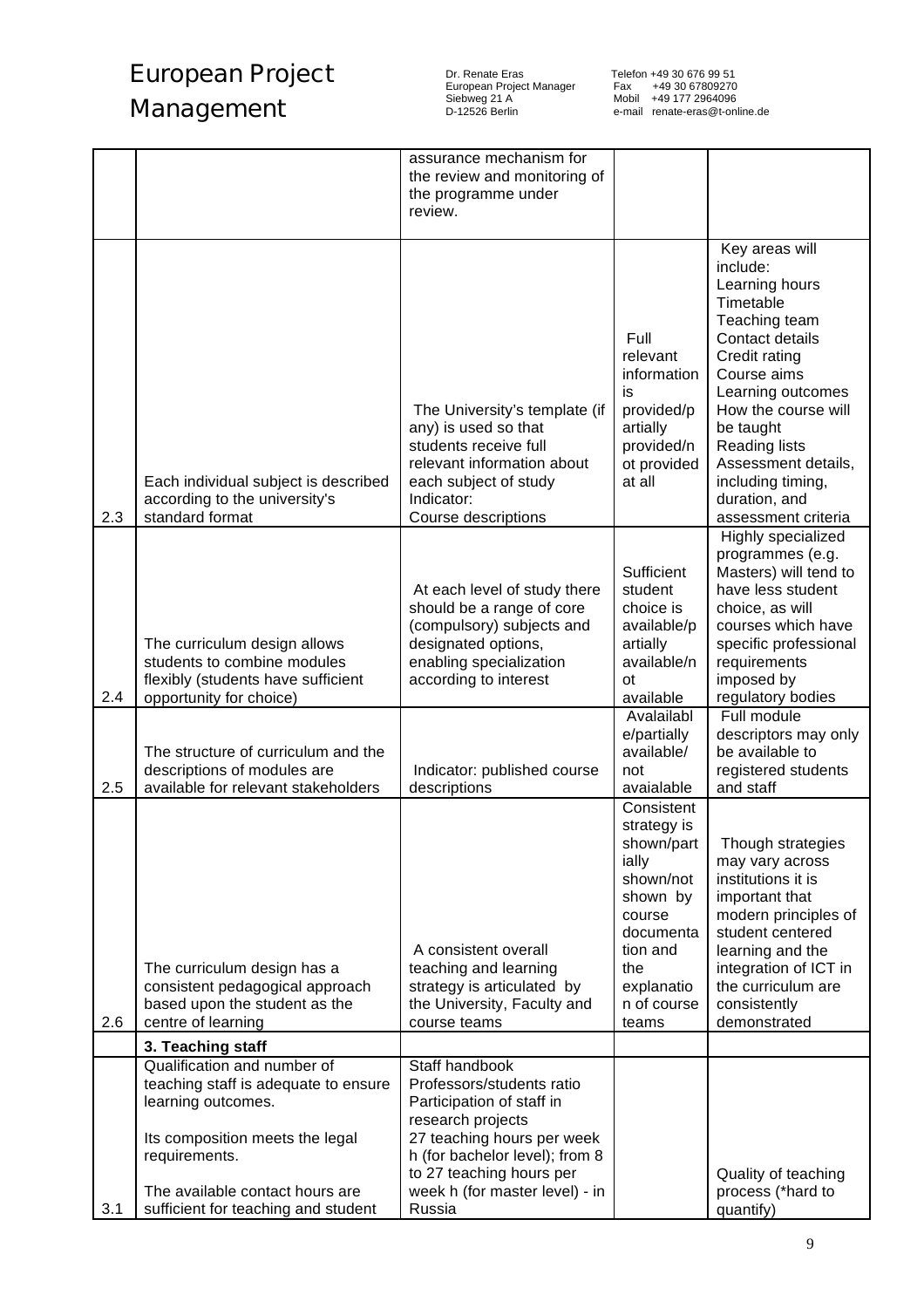Dr. Renate Eras Telefon +49 30 676 99 51 European Project Manager Fax +49 30 67809270 Siebweg 21 A Mobil +49 177 2964096

|     | supervision.                                                        |                                                         |                      |                                                                     |
|-----|---------------------------------------------------------------------|---------------------------------------------------------|----------------------|---------------------------------------------------------------------|
|     |                                                                     |                                                         |                      |                                                                     |
|     |                                                                     |                                                         |                      |                                                                     |
|     | Opportunities for development of<br>subject-related knowledge and   | number of trained                                       |                      |                                                                     |
|     | teaching skills are available for                                   | professors per academic                                 |                      |                                                                     |
| 3.2 | teaching staff                                                      | staff unit                                              |                      |                                                                     |
|     |                                                                     |                                                         |                      |                                                                     |
|     | Members of teaching staff hold                                      |                                                         |                      |                                                                     |
| 3.3 | relevant degrees for the programme<br>profile.                      | Number of teaching staff<br>holdingrelevant degrees     | 50%                  |                                                                     |
|     |                                                                     |                                                         |                      |                                                                     |
|     |                                                                     |                                                         |                      |                                                                     |
|     | Teaching staff is involved in                                       | Number (per academic staff                              |                      |                                                                     |
| 3.4 | research projects<br>Opportunities for development of               | unit)                                                   | 100%<br>Each         |                                                                     |
|     | subject-related knowledge and                                       | Number of trained                                       | professor            |                                                                     |
|     | teaching skills are available for                                   | professors per academic                                 | once in 3            |                                                                     |
| 3.5 | teaching staff                                                      | staff unit                                              | years                |                                                                     |
|     |                                                                     | It is recommended to                                    |                      |                                                                     |
|     |                                                                     | include information on the                              |                      |                                                                     |
|     |                                                                     | updating and upgrading of                               |                      |                                                                     |
|     |                                                                     | the learning resources                                  |                      |                                                                     |
|     | 4. Facilities and learning<br>resources                             | and renovation of facilities<br>where appropriate       |                      |                                                                     |
|     |                                                                     |                                                         |                      |                                                                     |
|     |                                                                     | Data on computers per                                   |                      |                                                                     |
| 4.1 | Number of computers is adequate                                     | student available for the<br>delivery of the programme  | Expert<br>evaluation |                                                                     |
|     |                                                                     |                                                         |                      |                                                                     |
|     |                                                                     | Data on study areas per                                 |                      |                                                                     |
| 4.2 | Number of classrooms and study<br>areas available is adequate       | student used for the delivery<br>of the programme       | Expert<br>evaluation |                                                                     |
|     |                                                                     |                                                         |                      |                                                                     |
|     |                                                                     | Data on study areas and                                 |                      |                                                                     |
| 4.3 | Access to internet (including<br>libraries, dorms)                  | other facilities equipped with<br>Wi Fi                 | Expert<br>evaluation |                                                                     |
|     | Teaching and methodological                                         | Data on the                                             |                      |                                                                     |
|     | materials (textbooks, books,                                        | teaching/learning materials                             |                      |                                                                     |
|     | periodical publications, databases,                                 | available at the institution,                           |                      |                                                                     |
|     | interactive resources) are                                          | access to e-publications,                               | Expert               |                                                                     |
| 4.4 | adequate, accessible and sufficient                                 | etc.<br>Data on the facilities and                      | evaluation           |                                                                     |
|     |                                                                     | equipment used for                                      |                      |                                                                     |
|     |                                                                     | students' practice used for                             |                      |                                                                     |
|     | There are adequate arrangements                                     | the delivery of the                                     | Expert               |                                                                     |
| 4.5 | for students' practice                                              | programme                                               | evaluation           |                                                                     |
|     |                                                                     | Data on the facilities and                              |                      |                                                                     |
|     |                                                                     | their capacity used for the                             | Expert               |                                                                     |
| 4.6 | The amount of social facilities                                     | social needs of students                                | evaluation           |                                                                     |
|     | 5. Study process and students'                                      |                                                         |                      |                                                                     |
|     | performance assessment<br>The procedure for admission to            |                                                         |                      |                                                                     |
|     |                                                                     |                                                         |                      |                                                                     |
|     | the programme is governed by                                        |                                                         |                      |                                                                     |
|     | strictly applied and transparent<br>procedures and quality criteria | published regulations that<br>define the admissions and | Expert               | Rules are in place to<br>enable flexibility in<br>the admission for |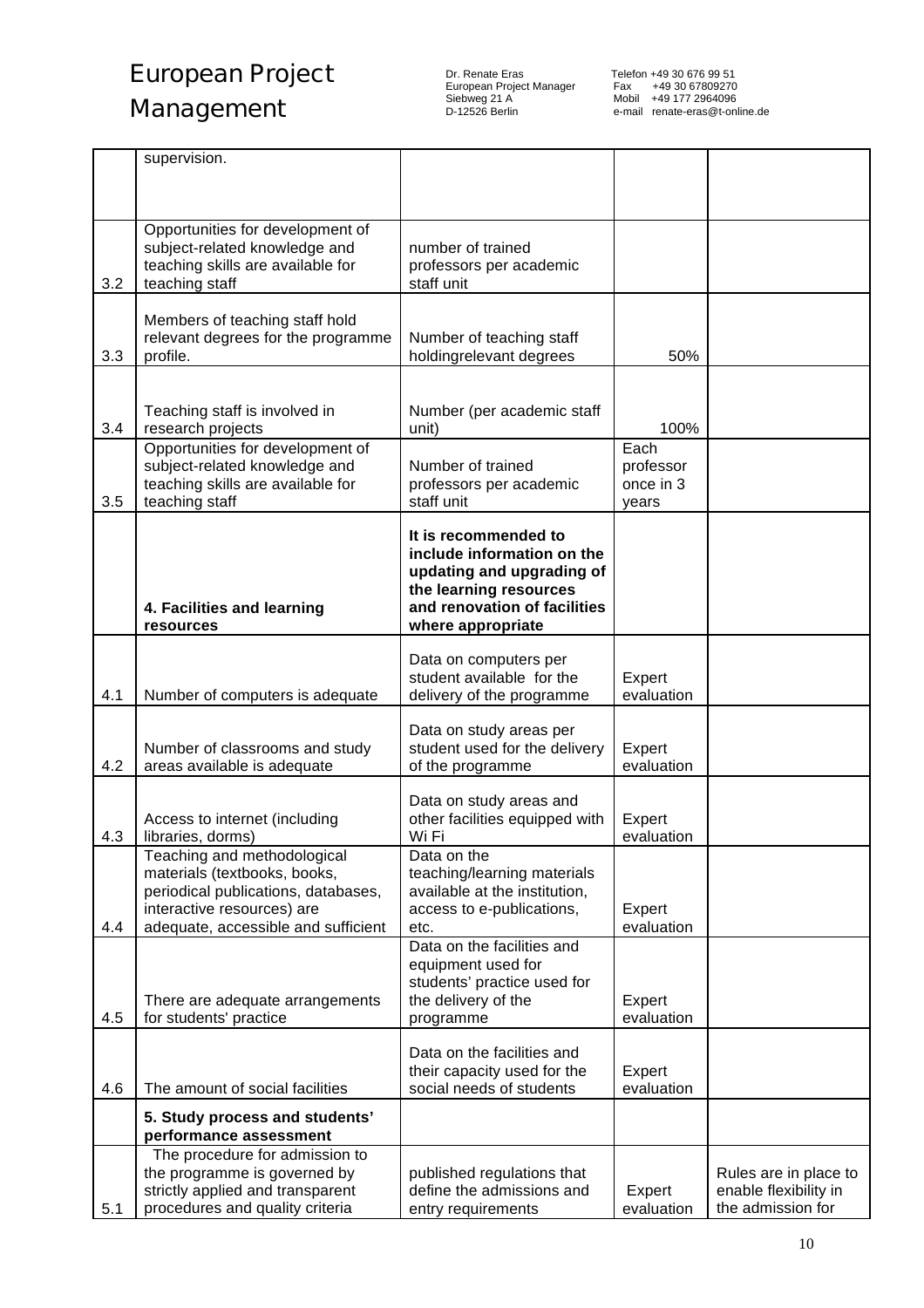Dr. Renate Eras Telefon +49 30 676 99 51 European Project Manager Fax +49 30 67809270 Siebweg 21 A Mobil +49 177 2964096

|     |                                        |                            |              | those who fall short                |
|-----|----------------------------------------|----------------------------|--------------|-------------------------------------|
|     |                                        |                            |              | of some admission                   |
|     |                                        |                            |              | or entry                            |
|     |                                        |                            |              | requirements.                       |
|     |                                        |                            |              | The admission and                   |
|     |                                        |                            |              | entry requirements                  |
|     |                                        |                            |              | ensure that those                   |
|     | The admission and entry                |                            |              | students admitted                   |
|     | requirements are designed to           | published regulations that |              | possess the required                |
|     | facilitate the achievement of the      | define the admissions and  | Expert       | competences and                     |
| 5.2 | learning outcomes.                     | entry requirements         | evaluation   | formal training.                    |
|     |                                        |                            |              | The programme                       |
|     |                                        |                            |              | concept allows for                  |
|     |                                        |                            |              | time to be spent at                 |
|     |                                        |                            |              | another higher                      |
|     |                                        | published regulations that |              | education institution               |
|     |                                        | define the recognition of  |              | without loss of time:               |
|     |                                        | activities completed       |              | Regulations are in                  |
|     |                                        | externally;                |              | place covering the                  |
|     | Students are provided with             | Curriculum;                |              | recognition of                      |
|     | opportunities to participate in        | Offer of mobility          | Expert       | activities completed                |
| 5.3 | student mobility programmes            | programmes                 | evaluation   | externally                          |
|     |                                        |                            |              |                                     |
|     |                                        |                            |              | Examinations are                    |
|     |                                        |                            |              | corrdinated so that                 |
|     |                                        |                            |              | students have<br>sufficient time to |
|     | The assessment system of               |                            |              | prepare for them.                   |
|     | students' performance is clear,        |                            |              | It is checked                       |
|     | adequate and publicly available.       |                            |              | whether students are                |
|     | The evaluation criteria are            | Module descriptions,       |              | capable of orally                   |
|     | transparent for lecturers and          | published regulations that |              | discussing a                        |
|     | students and focus on achieving the    | define examinations,       | Expert       | problem from their                  |
| 5.4 | learning outcomes.                     | timescale for making exams | evaluation   | specialist area                     |
|     |                                        |                            |              | The supervision of                  |
|     |                                        |                            |              | final thesis carried                |
|     |                                        |                            |              | out externally is                   |
|     | The degree programmes ends with        |                            |              | subject to strict                   |
|     | a final thesis that guarantees that    |                            |              | regulations ensuring                |
|     | students can carry out an assigned     | published regulations that |              | its meaningful                      |
|     | task independently and at the level    | define the final thesis;   | Expert       | incorporation within                |
| 5.5 | of the qualification sought.           | sample final theses        | evaluation   | the curriculum                      |
|     |                                        |                            | 27 h (for    |                                     |
|     |                                        |                            | bachelor     |                                     |
|     |                                        |                            | level); from |                                     |
|     |                                        |                            | 8 to 27 h    |                                     |
|     | Student workload is realistic, so that |                            | (for master  |                                     |
|     | the programme can be studied           | Number of classroom hours  | level) - in  |                                     |
| 5.6 | within the standard period of study    | per week                   | Russia       |                                     |
|     | The programme is modular. A credit     |                            |              |                                     |
|     | point system is in place.              |                            |              |                                     |
|     | All the work done by students is       |                            |              |                                     |
|     | appropriately represented within it    |                            |              |                                     |
|     | (in the ECTS system this means         |                            |              |                                     |
|     | 25-30 h/1CP).                          |                            |              |                                     |
|     | The allocation of credit points to     |                            |              |                                     |
| 5.7 | modules is transparent and logical.    | Core or essential modules  | Course       | Staff teams should                  |
| 5.8 | Study subjects have a logical          | are clearly indicated, and | documenta    | be able to articulate               |
|     |                                        |                            |              |                                     |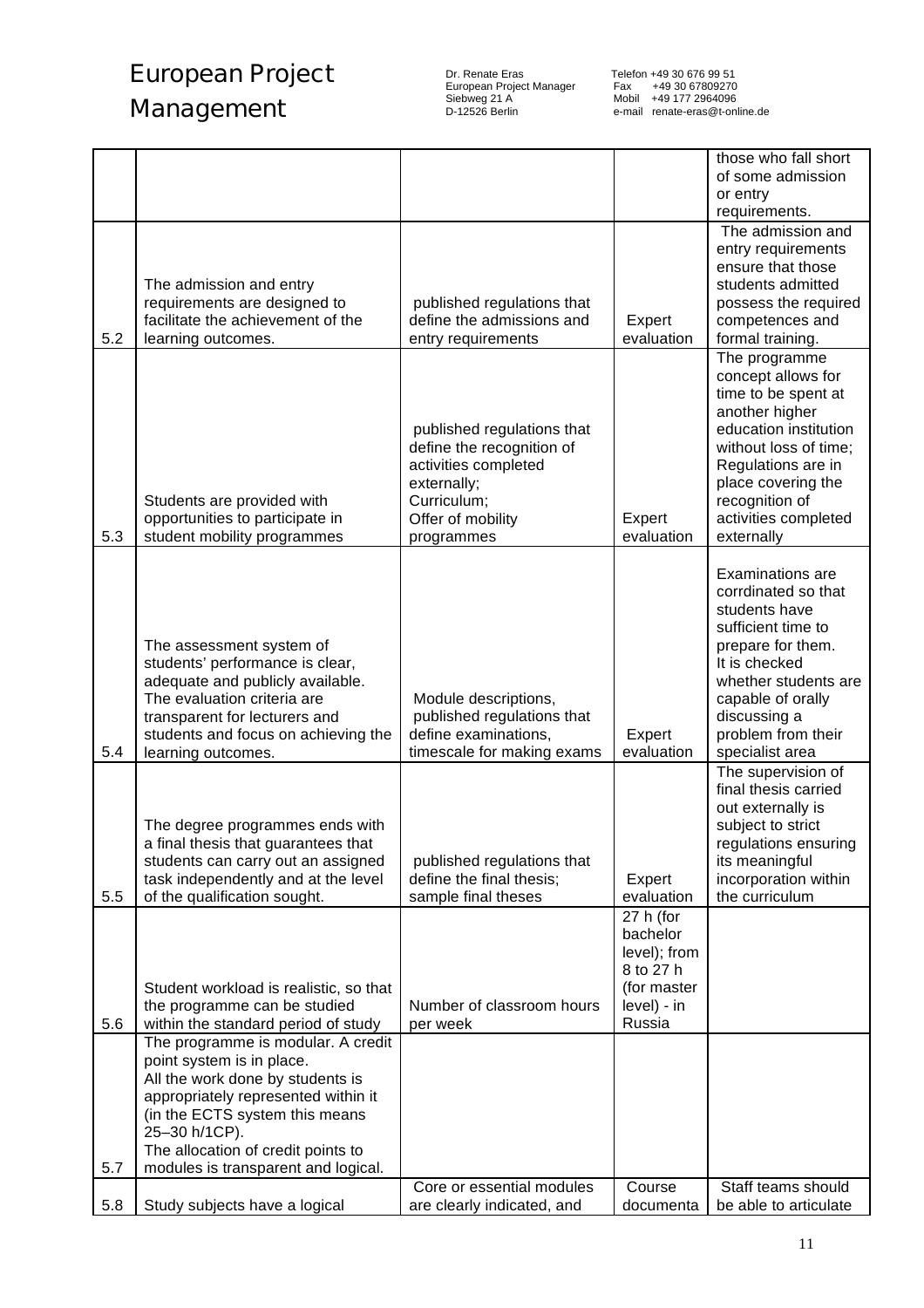| European Project | Dr. Renate<br>European |
|------------------|------------------------|
| Management       | Siebweg 2<br>D-12526 E |

Dr. Renate Eras Telefon +49 30 676 99 51 European Project Manager Fax +49 30 67809270 Siebweg 21 A Mobil +49 177 2964096

|     | sequence and show progression<br>through the programme                                                                                                                                                                                                                                                      | staff are able to indicate the<br>rationale for subject<br>inclusion and sequencing at<br>each level of study.<br>Students are able to make<br>connections between<br>modules, and to build<br>learning on the basis of prior<br>study.                                                                                                             | tion has a<br>logical<br>structure<br>/partially<br>logical/not<br>logical at<br>all.<br><b>Students</b><br>are<br>enabled to<br>make<br>connection<br>s between<br>subjects,<br>and to<br>build<br>knowledge<br>sequentiall<br>y/ partially<br>enabled/no<br>t enabled<br>at all | the reasoning behind<br>curriculum design<br>Assessment should<br>not Key be uneven,<br>unduly bunched,<br>light, or onerous                                                       |
|-----|-------------------------------------------------------------------------------------------------------------------------------------------------------------------------------------------------------------------------------------------------------------------------------------------------------------|-----------------------------------------------------------------------------------------------------------------------------------------------------------------------------------------------------------------------------------------------------------------------------------------------------------------------------------------------------|-----------------------------------------------------------------------------------------------------------------------------------------------------------------------------------------------------------------------------------------------------------------------------------|------------------------------------------------------------------------------------------------------------------------------------------------------------------------------------|
|     | <b>6. Quality Management</b>                                                                                                                                                                                                                                                                                |                                                                                                                                                                                                                                                                                                                                                     |                                                                                                                                                                                                                                                                                   |                                                                                                                                                                                    |
| 6.1 | A quality assurance concept is in<br>place. It is regularly developed and<br>designed to ensure the continual<br>improvement of the degree<br>programme<br>The concept correspond to state<br>standards and legal regulations,<br>e.g. to national qualifications<br>frameworks, subject benchmarks<br>etc. | Relevant aspects of the<br>quality code are adhered to<br>by course and module<br>teams<br>The University has an<br>adequate quality manual<br>which describes its internal<br>processes<br>Instruments such as<br>costumer satisfaction,<br>surveys/students feedback<br>and benchmarking are used<br>to check the effectiveness of<br>performance | Adhered<br>to/partially<br>adhered<br>to/not<br>adhered to<br>at all                                                                                                                                                                                                              | E.g. entry<br>requirements are<br>clearly articulated<br>and adhered to<br>assessment is<br>equitable and<br>transparent                                                           |
| 6.2 | The evaluation and improvement<br>processes involve stakeholders<br>(professors, students, graduates,<br>employers etc.)<br>Responsibilities for decision-<br>making and monitoring of the                                                                                                                  | External and internal<br>moderation of examination<br>and assessments is<br>undertaken regularly by<br>qualified individuals.<br>Employers and graduates<br>are involved in the process<br>of course review<br>A course leader is clearly<br>identified, and the role of<br>such leaders is specified.<br>Course leaders are<br>accountable for the | Undertake<br>n/partially<br>undertake<br>n/not<br>undertake<br>n at all<br>Involved/p<br>artially<br>involved/n<br>ot involved<br>at all<br>Retention,<br>progressio<br>n and<br>attainment<br>of students<br>is routinely                                                        | Within rules that limit<br>the possibility of<br>undue influence<br>using valid and<br>reliable data to<br>monitor student<br>retention,<br>progression and<br>achievement is non- |
| 6.3 | implementation of the programme<br>are clearly allocated                                                                                                                                                                                                                                                    | successful operation of<br>courses, particular retention,                                                                                                                                                                                                                                                                                           | monitored/<br>partially                                                                                                                                                                                                                                                           | negotiable as<br>without this, courses                                                                                                                                             |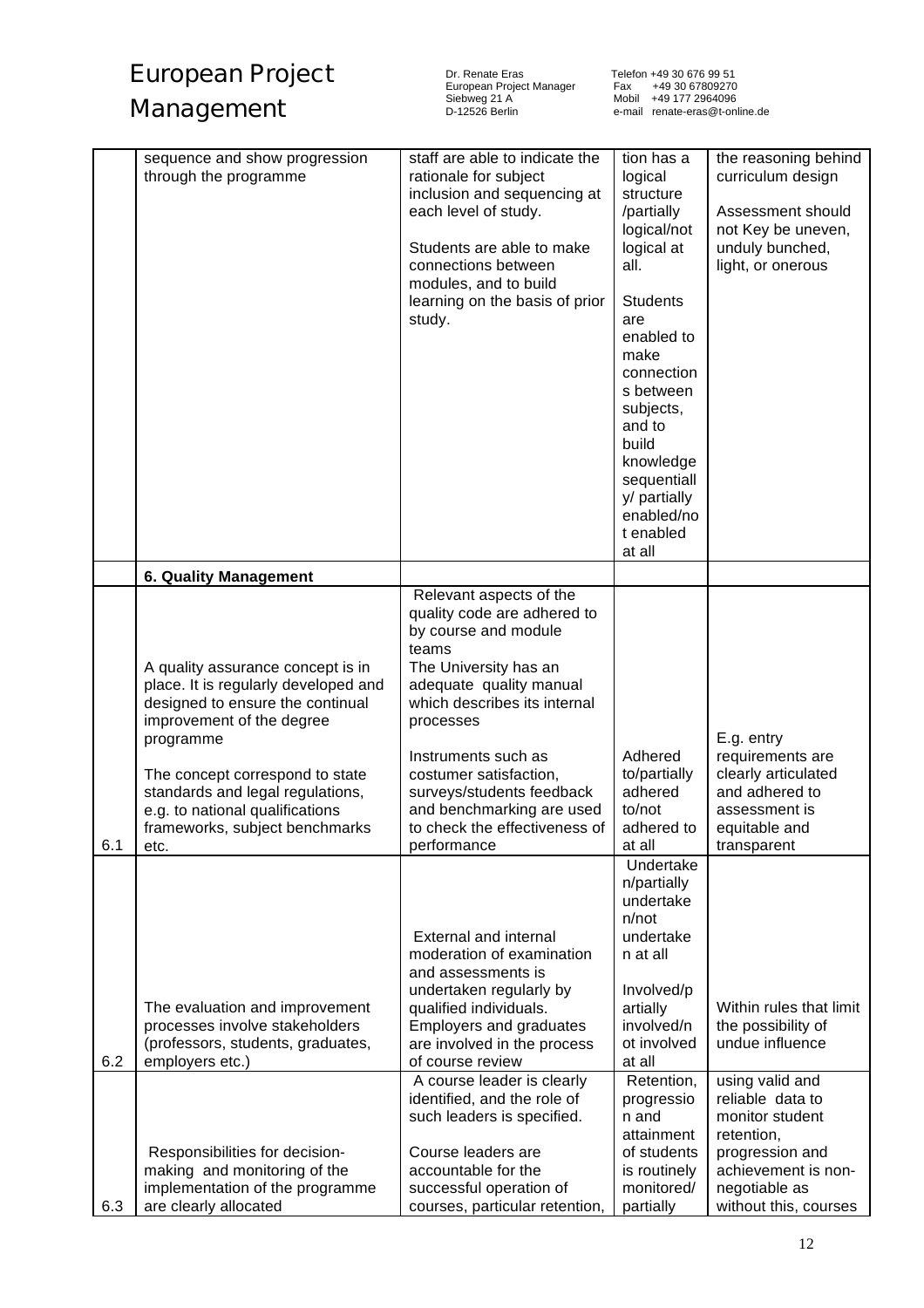Dr. Renate Eras Telefon +49 30 676 99 51

European Project Manager Fax +49 30 67809270 Siebweg 21 A Mobil +49 177 2964096 Telefon +49 30 676 99 51<br>Fax +49 30 67809270<br>Mobil +49 177 2964096<br>e-mail renate-eras@t-online.de

|     |                                                                                                                                                                                                                                     | progression and attainment<br>of students (RPA)                                                                                                                                                                     | monitored/<br>not<br>monitored<br>at all<br>where<br>results on<br>courses<br>are poor<br>evidence<br>of remedial<br>action<br>must be<br>clear                              | cannot be monitored<br>or managed at all<br>persistent poor RPA<br>data with no<br>managerial response<br>shown is prima facie<br>evidence of a poor<br>or failing institution<br>and should be a<br>major warning signal<br>for assessors.<br>Where exceptionally<br>high or excellent<br>RPA data exists care<br>should be taken to<br>check this.   |
|-----|-------------------------------------------------------------------------------------------------------------------------------------------------------------------------------------------------------------------------------------|---------------------------------------------------------------------------------------------------------------------------------------------------------------------------------------------------------------------|------------------------------------------------------------------------------------------------------------------------------------------------------------------------------|--------------------------------------------------------------------------------------------------------------------------------------------------------------------------------------------------------------------------------------------------------------------------------------------------------------------------------------------------------|
| 6.4 | Information and data on the<br>implementation of the programme<br>are regularly collected and<br>analysed (systematic self-<br>evaluation)                                                                                          | RPA and other<br>performance data is<br>collected centrally by an<br>appropriately qualified and<br>independent University body<br>and discussed at scheduled<br>meetings of the<br>university/course<br>management | RPA and<br>other data<br>is<br>collected/p<br>artially<br>collected/n<br><b>ot</b><br>collected<br>The data is<br>used/partia<br>lly<br>used/not<br>used                     | The existence of<br>RPA data does not<br>mean it is being<br>used effectively, nor<br>that it is valid or<br>reliable. Checks<br>should be made.                                                                                                                                                                                                       |
| 6.5 | Outcomes of internal and external<br>evaluation of the programme are<br>used for the improvement of the<br>programme                                                                                                                | An annual report is<br>produced by the course<br>leader, summarizing the<br>results of all evaluations and<br>actions from the previous<br>year's report, together with<br>plans for the year ahead                 | A course<br>planning<br>cycle<br>exists<br>using<br>evaluation<br>data/does<br>not exist/<br>partially<br>exists                                                             |                                                                                                                                                                                                                                                                                                                                                        |
| 6.6 | Suitable methods and instruments<br>are used to ensure that the quality<br>of degree programmes is<br>maintained and further developed.<br>They are documented and their<br>effectiveness and efficiency are<br>regularly reviewed. | There is evidence that the<br>processes are being<br>followed                                                                                                                                                       | Quality<br>manual<br>adequate/<br>partially<br>adequate/i<br>nadequate<br>Staff are<br>able to<br>demonstra<br>te that the<br>systems<br>and<br>processes<br>are<br>followed | Generally this kind<br>of evidence is paper<br>based - reports of<br>boards of examiners,<br>staff and student<br>meetings, external<br>examiner reports<br>etc. Though<br>excessive formality<br>or paper should not<br>be expected, an<br>institution which<br>lacks established<br>routines which are<br>widely understood<br>and which follows its |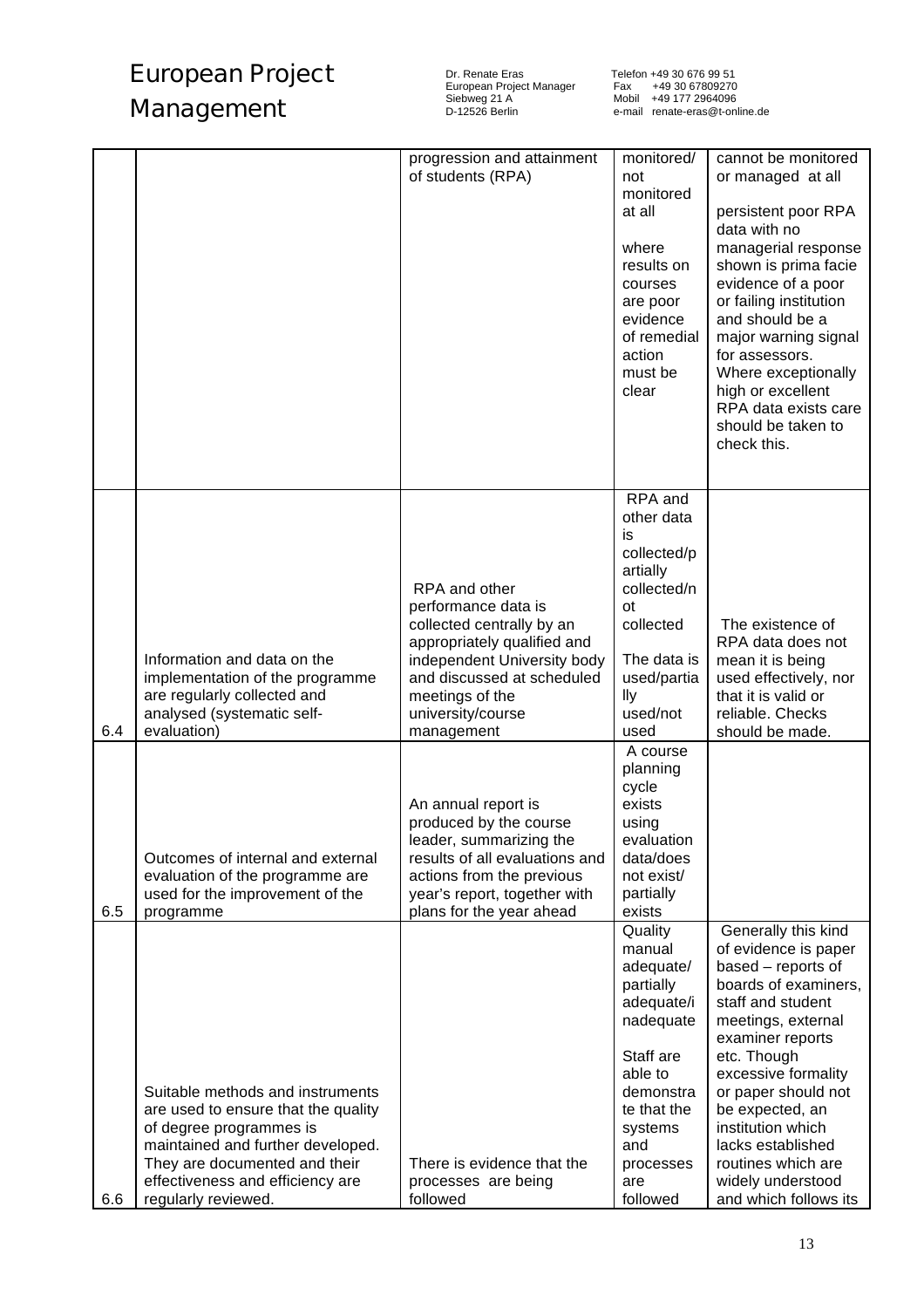European Project Manager<br>Siebweg 21 A European Project Manager<br>
Siebweg 21 A Mobil +49 177 2964096<br>
D-12526 Berlin e-mail renate-eras@t-onl

|     |                                                                        |                                                                                |                                                           | own rules (which are<br>themselves<br>reasonable) should<br>not be accredited |
|-----|------------------------------------------------------------------------|--------------------------------------------------------------------------------|-----------------------------------------------------------|-------------------------------------------------------------------------------|
|     | 7. Time table of the study<br>programme                                |                                                                                |                                                           |                                                                               |
| 7.1 | Accordance with state educational<br>standards                         | <b>Educational standards</b><br>indicators (for Russia)                        | 100%                                                      | Well-timed<br>correction of the<br>timetable                                  |
| 7.4 | Availability of the timetable for<br>students                          | Ways of acces to the<br>timetable (web, hard copies,<br>information panels)    | Available/<br>partially<br>available/<br>not<br>available |                                                                               |
|     | 8. Quality of research                                                 |                                                                                |                                                           |                                                                               |
| 8.1 | Scientific publications of professors<br>in the field of the programme | number (per academic staff<br>unit)                                            | min 1 per<br>professor                                    |                                                                               |
| 8.2 | Research infrastructures in the field<br>of the programme              | Number of research centers<br>etc.                                             | min 1                                                     |                                                                               |
| 8.3 | Students' participation in research                                    | Number of student scientific<br>publications                                   | min 1 per<br>student<br>per period<br>of studies          |                                                                               |
| 8.4 | Students' involvement to research<br>in academic units                 | Number of events for<br>students' involvement to<br>research in academic units |                                                           |                                                                               |
| 8.5 | Students' participation in<br>conferences                              | Number of conferences                                                          | min 1 per<br>student<br>per period<br>of studies          |                                                                               |
| 8.6 | Awards received for thesis or other<br>research projects               | Number of awards                                                               |                                                           |                                                                               |
| 8.7 | Professors' participation in<br>conferences                            | Number of conferences                                                          | min 1 per<br>professor                                    |                                                                               |

### **Evaluation of RELATE project realisation in project period October 2014 to end of May 2015**

Most important challenges in this period of European project development and management are:

- Manage the partner change RO to FI in content management, time management and project administration;
- Regular connection between responsible partners / persons for different work package development, especially with new partner UAS SAVONIA in Kuopio/FI;
- Check up quality of work package results;
- Prepare interim report;
- Communication into new partnership and push interaction between partners in WP development.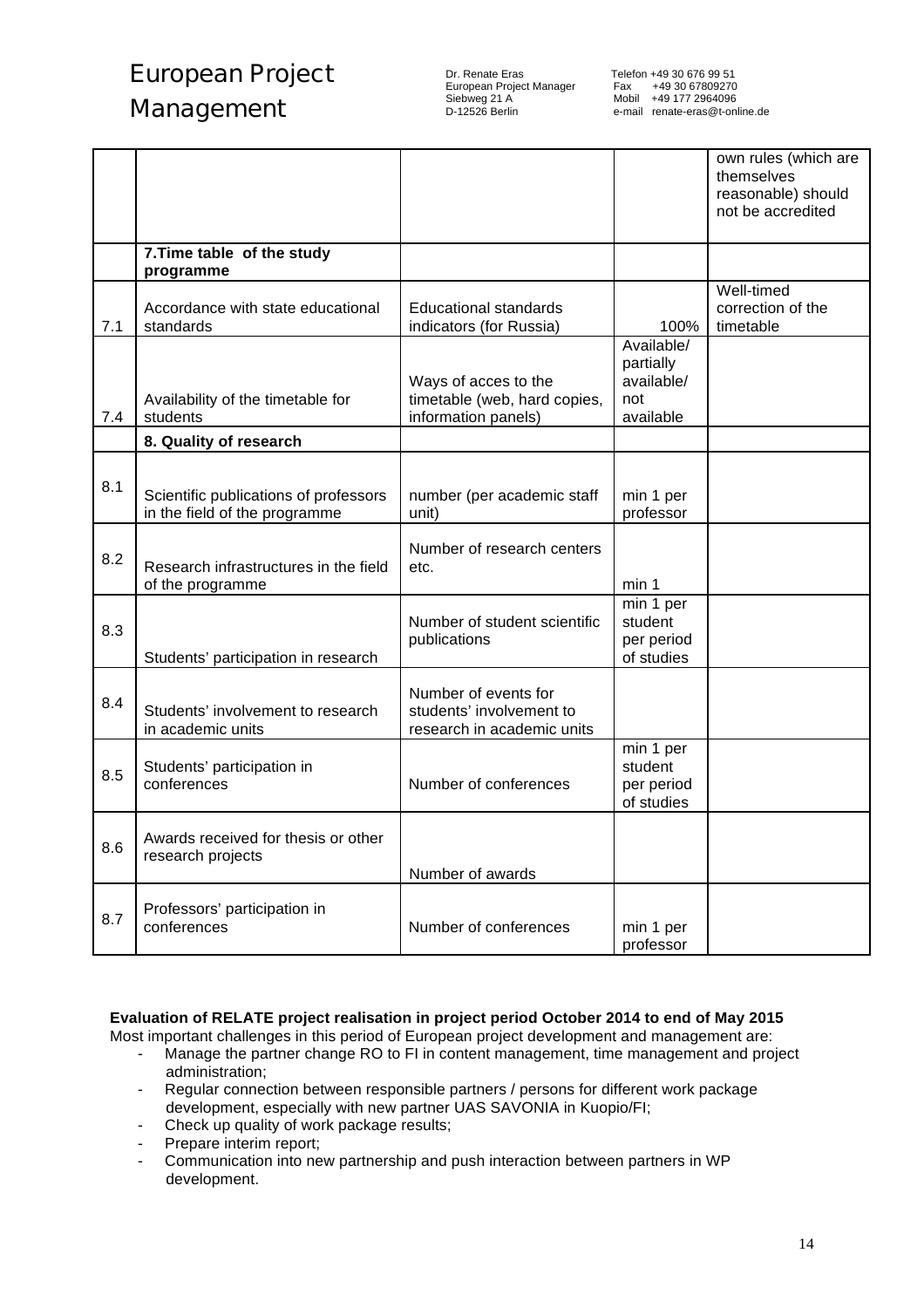European Project

### **Management**

Dr. Renate Eras Telefon +49 30 676 99 51 European Project Manager<br>Siebweg 21 A

Fax +49 30 67809270<br>Mobil +49 177 2964096 D-12526 Berlin e-mail renate-eras@t-online.de

Evaluation in this phase based on 2 questionnaires (RELATE Meetings 03.-04.02.2015 in Kuopio/FI and 22.-24.04.2015 in Kuressaare/EE), participation in Skype Meetings and Skype interviews with 2 responsible persons at new VET and HE partners in FI.

Evaluation questionnaires (14 participants) about **RELATE project phase October 2014 – February 2015** showed following results:

### **I. RELATE – General situation**

Do you feel well informed about the current situation in the project (WP contents, results, partners, changes)?

- 28,6% know the concrete current WP's content, results, partners and changes
- 57,1% know approximate WP's content, results, partners and changes
- 14,3% didn't know what's going on in the project

Are you satisfied with the current results of WP3, WP4, WP5 and WP6?

- 14,3% completely satisfied with the current results of WP's
- 57,1% satisfied with the most important results of WP's
- 7,1% not completely satisfied with the current results of WP's
- 21,4% with no comment

Are you clear about your / your organisation's workload in next 6 month?

- 28,6% know concrete workload in next 6 month
- 57,1% know approximate workload in next 6 month
- 14,3% didn't know the concrete workload in next 6 month

Are you sure about your / your organisation's resources to realise all tasks in next 6 month?

- 57,1% definitely sure about resources to realise all tasks in next 6 month
- 42,9% sure approximate about resources to realise all tasks in next 6 month

How many time you work in RELATE project? (appr. hours per week) Working time between 3h (1), 4-6h (2), 7-8h (4), more than 8h-20h (5)

Do colleagues support you in your organisation to realise project work?

- 64,3% get regular support in their organisation
- 35,7% get irregularly support in their organisation

### **II. RELATE project organisation and communication**

Do you feel well integrated in the current project team?

- 35,7% feel very well integrated in the current project team
- 28,6% feel well integrated in the current project team
- 28,6% are new partner, but feel well integrated in the current project team

Do you have full access to project information?

71,4 answered: yes, 14,3 not full access to all information, 7,1% no comment

Do you well integrated and active in RELATE communication structure (PB works, Skype conferences, phone calls, e-mails, project meetings? 64,3% answered: yes, 14,3% no, 21,4% no comment

Communication level between project management and project partners? 14,3% answered with: very high, 28,6% high, 42,9% middle, 7,1% low, 7,1% no comment

Communication level between project partners? 14,3% answered with: very high, 35,7% high, 42,9% middle, 7,1% no comment

Do you keep in regular contact with project partners and project management? 78,6% answered: yes, 21,4% no comment

How you satisfied with programme, organisation and results of the RELATE meeting in Kuopio/FI? 35,7% very satisfied, 64,3% satisfied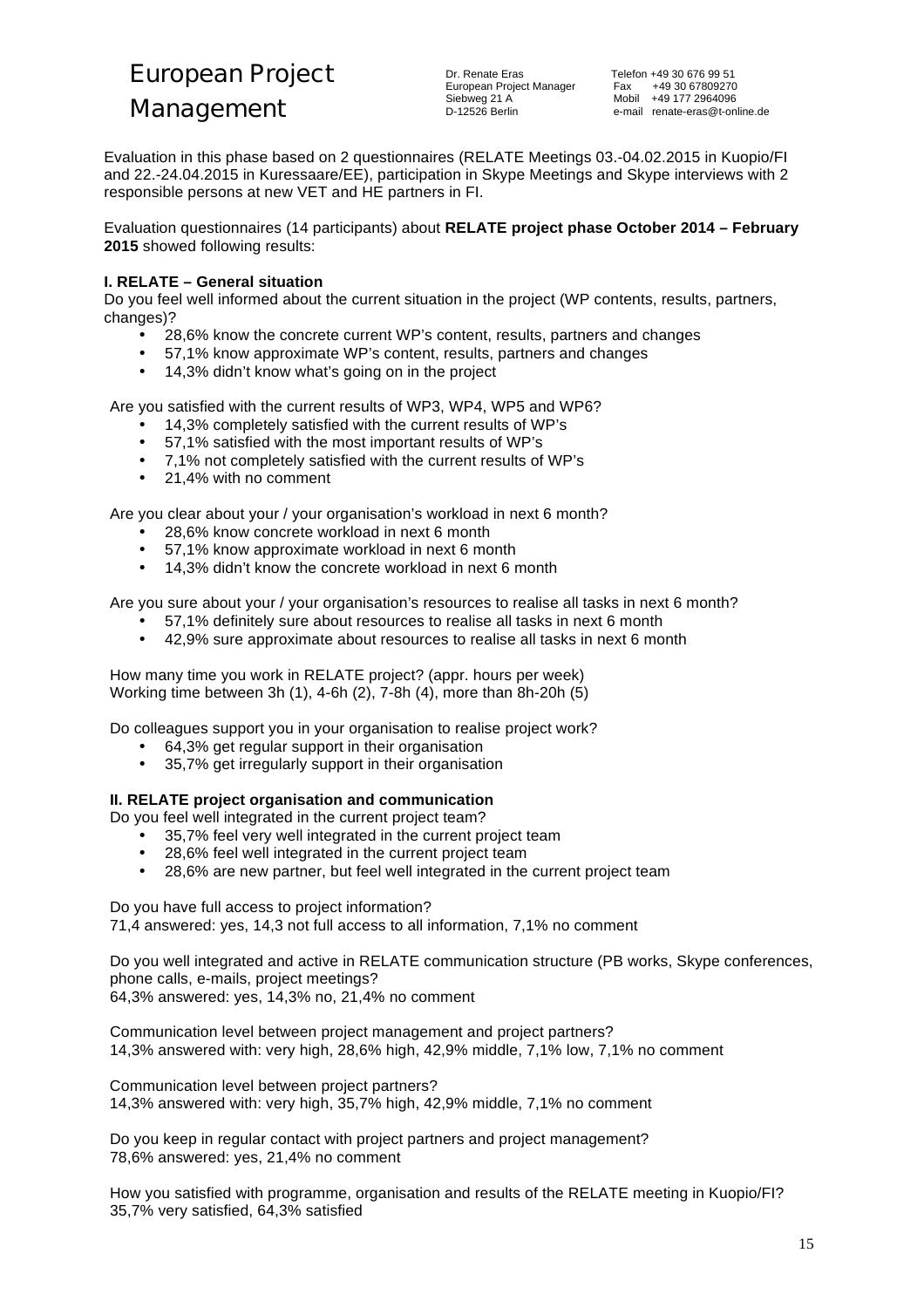### **III. Your proposals for success in next RELATE phase (February – September 2015: testing phase WP7, WP8, WP9)**

Please describe briefly your personal proposals to push efficiency and success in RELATE organisation and/or work. What's your personal contribution?

- We should have *regularly Skype Meetings* to support efficiency as well as monthly meetings with national groups;
- Organisation, **project management**, supporting of content;
- I'm going to describe the RPL-process in Savonia in concrete level; I start to plan education to simulation educators and how to use simulations in RPL-process;
- I hope, we can **develop useful methods/tools for RPL to shorten the studying time of those students who have VET studies and diploma;**
- Everything is o.k. and on the way now:
- I think we should **produce less papers, agree more in principals and present it visually to make the project outcomes more practical;**
- Concentration in **project tasks keeping the deadlines**; communication with other partners and with the national group;
- Continue in the same way! I'll fulfil my tasks;
- I'll fulfil tasks related to WP's that our institution is responsible for; also for other WP's;
- Developing self evaluation criteria's using in the process of recognition.

### **External Evaluator's comments:**

- 1. Use efficient communication tools and timetables in partnership (between PM and partners, between partners, between national groups) is important to push the information level;
- 2. Clear responsibility for each WP development step in new partnership;
- 3. Exchange of good practice into partnership to support practical character of project outcomes;
- 4. Use more visually methods to support practical character of project outcomes.



RELATE Project Meeting in February 2015 in Kuopio/FI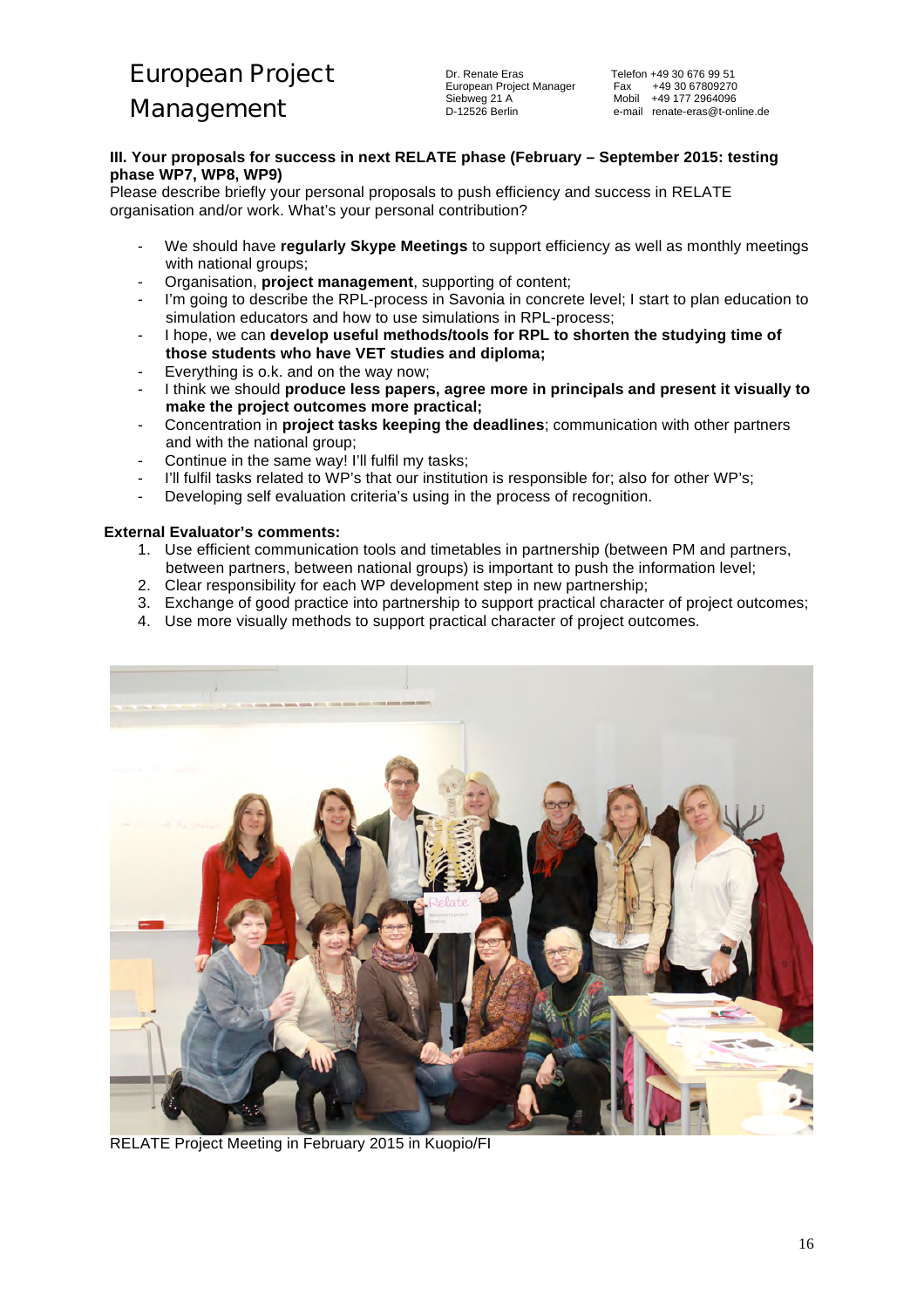Evaluation questionnaires (11 participants) about **RELATE project phase in April 2015** shows following results:

### **I. RELATE – General situation**

Do you feel well informed about the current situation in the project (WP contents, results, partners, changes)?

- 27,3% know the concrete current WP's content, results, partners and changes
- 72,7% know approximate WP's content, results, partners and changes

Do you satisfied with the current results and plans of WP7, WP8, WP9 and WP1 (timetable)?

- 9,1% completely satisfied with the current results and plans of WP's
- 63,6% satisfied with the most important results and plans of WP's
- 18,2 % not completely satisfied with the current results and plans of WP's
- 9,1% with no comment

Are you clear about your / your organisation's workload and timetable in final project phase?

- 63,6% know their concrete workload and timetable in next month
- 36,4% know approximate their workload and timetable in next month

Are you sure about your / your organisation's resources to realise all tasks in final project phase?

- 45,4% definitely sure about their resources to realise all tasks in next month
- 45,5% sure approximate about their resources to realise all tasks in next month
- 9,1% not sure about my/our possible resources to realise all tasks in next month

How you satisfied with programme, organisation and results of the RELATE meeting in Kuressaare? 27,3% very satisfied, 54,5% satisfied, 18,2% no comment

### **II. RELATE project phase WP 7 – test phase**

Do you feel well informed about the whole workload and common results in WP7?

- 27,3% feel very well informed
- 54,5% feel well informed
- 18,2% didn't fell well informed

Do you feel well prepared to fulfil your workload and results in WP7?

- 9,1% feel very well prepared<br>• 63.6% feel well prepared
- 63,6% feel well prepared
- 9,1% new partner, but feel well prepared
- 18,2% didn't fell well prepared

### **III. RELATE project phase WP 8 – recommendations and guidelines**

Do you feel well informed about the whole workload and common results in WP8?

- 36,4% feel very well informed<br>• 45.5% feel well informed
- 45,5% feel well informed
- 18,2% didn't fell well informed

Do you feel well prepared to fulfil your workload and results in WP8?

- 18,2% feel very well prepared
- 63,6% feel well prepared
- 18,2% didn't fell well prepared

### **IV. RELATE project phase WP 9 – sustainability and dissemination**

Do you feel well informed about the whole workload and common results in WP9?

- 18,2% feel very well informed
- 54,5% feel well informed
- 9,1% new partner, but feel well informed
- 18,2% didn't fell well informed

Do you feel well prepared to fulfil your workload and results in WP9?

- 27,3% feel very well prepared
- 45,5% feel well prepared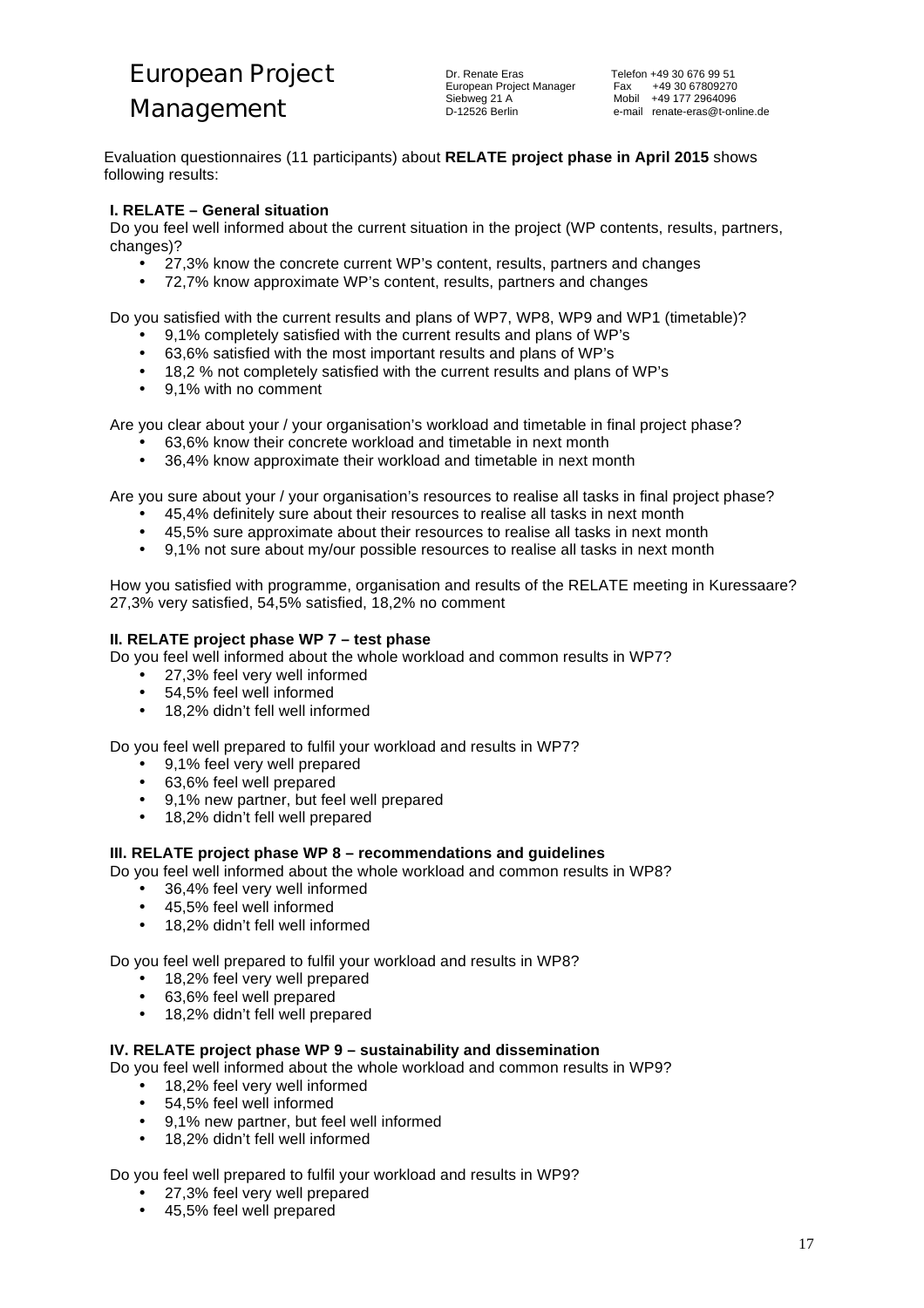- 9,1% new partner, but feel well prepared
- 18,2% didn't fell well prepared

### **V. RELATE final project phase**

Do you feel special challenges in RELATE final project phase? If "yes", how to deal with them?

- On our side I feel sure that we will manage as we have already adapted a methodology and also tested it. Though I'm a bit worried about whether German partners will manage (Finnish will have simulation in summer) as we have presented a lot of materials for them as an example, but so far **the adaptations and learning by German partners is minimum** (especially VET);
- **Not sure about the final conference** who, when, what is the aim and expected results;
- **More cooperation with VET and HE in future**.

### **External Evaluator's comments:**

- 1. Reflect the efficiency and practical usability of each WP's results for each partner to push the trust and the sustainability inside and outside the RELATE partnership;
- 2. PM/Coordinator need to keep in regular contact with the whole partnership (all organisations and responsible persons) to prepare and realise a successful last project phase, include the final conference in Dresden/DE;
- 3. Use easy layouts to push visualisation and practical usability of project results for RPLprocesses VET-HE.



RELATE Project Meeting in April 2015 in Kuressaare/EE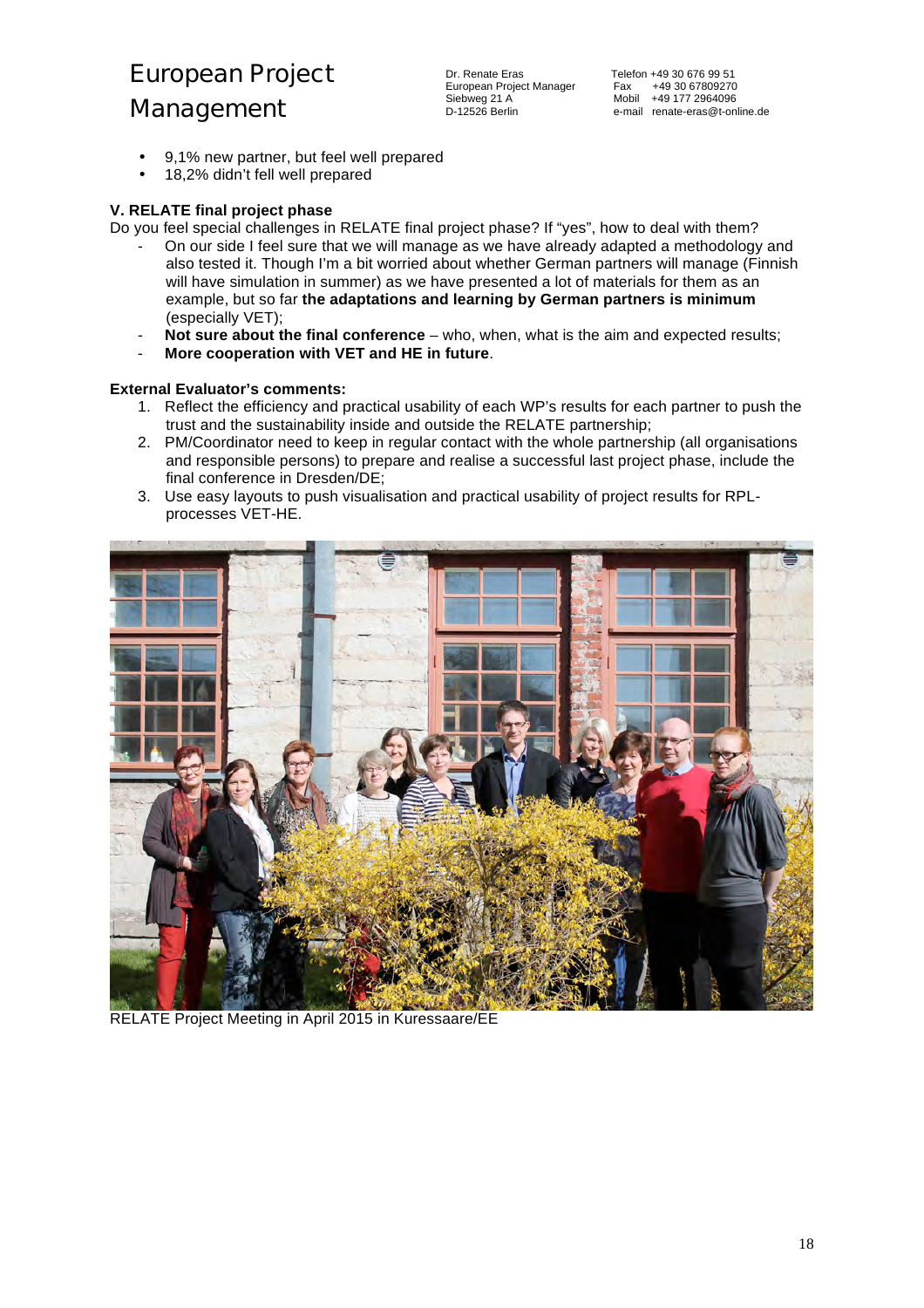### **Evaluation of RELATE simulation pedagogy course 02.-03.06.2015 in SAVONIA UAS in Kuopio/FI in connection with the use as a tool for RPL in health care professions**

### **Main characteristics of simulation pedagogy in health care professions:**

- Simulation pedagogy combine the practicing in situations similar to the real life without risks for customers or patients based on mistakes or errors in real clinical settings;
- Simulation pedagogy use real experiences in controlled and guided training environment with reflection (experiential learning);
- Simulation pedagogy gives opportunity to learn from each other and reflect on the learning together:
- Simulation pedagogy as a learning tool integrate discipline theory and practice;
- Simulation pedagogy add new skills and knowledge on base of the previous competencies;
- Simulation pedagogy train students in complex background of communication skills, technical skills and problem solving skills;
- Simulation pedagogy support students self confidence and team work skills and helped them to adapt fluently in clinical practice;
- Simulation pedagogy can be used with different kind of learners and trainees and with different techniques: simulator can be stopped, paused, restarted, forward to make things happen with special aims of acting and reflection (modification of reality to maximize learning results);
- Simulation pedagogy use instructors to support learning effects (guided training environment);
- Simulation pedagogy can be used as high quality technique for performance assessment, special exams and evaluation (here: pilot testes in RPL process).

### **Main steps of simulation scenario planning** (full scale simulation):

- What learners are able to do after the exercise? Setting 2-3 concrete learning objectives / outcomes for the simulation.
- What kind of subject/topic supports the achievement of the objectives? Choosing the subject/topic for the simulation scenario includes level of the learner's prior competence.
- What kind of practical solutions of the scenario needs the subject/topic? Prepare the students, the environment and the simulator and define step by step the scenario process (include closing criteria, life-saver).
- What learners learnt? Plan for the debriefing with description phase, analysis phase, application phase and closing. Examine how closely the performance approached the objectives/targets. Define observed gaps and discuss useful measures.

### **RELATE-Participants in simulation pedagogy course 02.-03.06.2015 in SAVONIA UAS, Kuopio/FI:**

Responsible Finnish SUAS simulation pedagogy experts (Marja Silén-Lipponen, Helena Pennanen, Päivi Smahl, Tommi Kinnunen) prepared the simulation pedagogy course to the project partners from Finland, Estonia and Germany to evaluate the method as a possible RPL assessment method (3 simulations).

The course was organised with facilitators as a pedagogical mentoring process for the participants, including all simulation phases (planning scenario, briefing, facilitation to the debriefing).

The focus of this course was to learn how to:

- Design and develop simulation scenarios:
- Facilitate simulation pedagogy;
- Provide effective feedback and debriefing;
- Evaluate the use of simulation pedagogy in RPL processes.

### **External Evaluation process based on following measures:**

- Direct participation in all parts of simulation pedagogy course;
- Direct acting in one scenario as participant;
- Direct acting in two scenarios as observer/evaluator;
- Interviews with group participants.

SAVONIA UAS Simulation Centre used regularly for internal and external clients and participants, especially in health care professions trainings, assessments and examinations. Technical equipments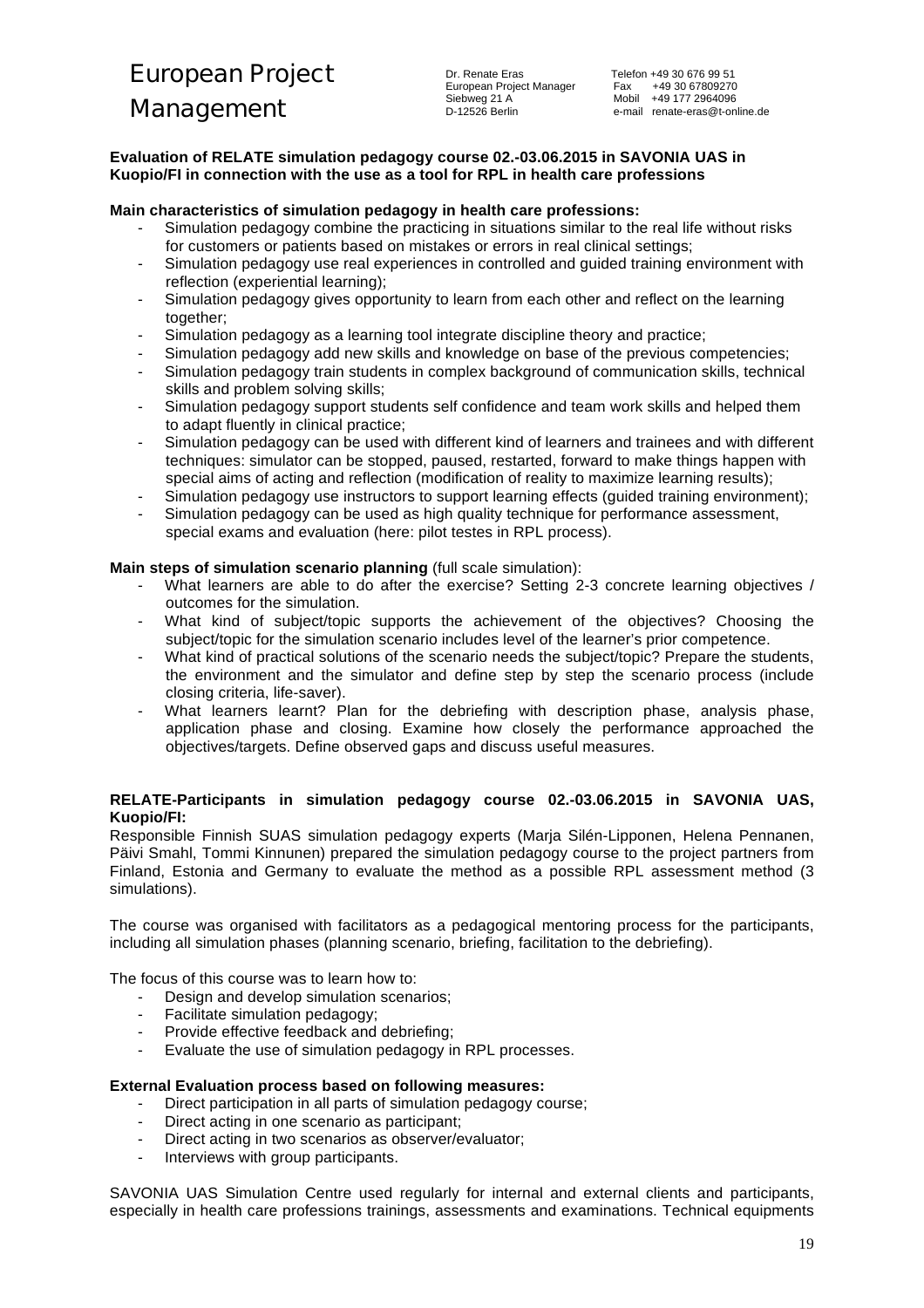Dr. Renate Eras Telefon +49 30 676 99 51 European Project Manager<br>Siebweg 21 A

based on "Nordic Simulators Oy" with Europe wide knowledge and expertise in Simulation centres. http://www.nordicsimulators.com/

This training centre is highly equipped on best current standards. Those simulation courses with full equipment in health care professions are cost intensive. Simulation pedagogy courses in general could be organised on lower level of technical equipment. Especially in health care professions those high level equipment is helpful to organise sceneries close to the real clinical/practical life.

### **Main challenges of simulation pedagogy course as method in RPL-process:**

- 1.) Simulation pedagogy course needs midterm/ longterm preparation on VET/HE-level and participant (VET + non-formal practical knowledge) need to be prepared to use this form of performance assessment / examination (e.g. using videos; level of open communication on observation).
- 2.) Trainers/Mentors need deep practical knowledge in simulation pedagogy to use this method in examination of trainee's non-formal practical knowledge.
- 3.) This course as train the trainer course showed special challenges to define the concrete position of teachers/trainers position in the simulation preparation and realisation process (e.g. define clear objectives, define teachers/trainers position in debriefing phase, check the connection between objectives and results in view of teacher/trainer and participant).
- 4.) Trainers/teachers/mentors need to be trained in problem solve techniques (e.g. each group member need to have the freedom of open speech; only if whole team involved in discussion can be defined common solution).
- 5.) Communication between all team-members is highly important (not only the question of used common language!) Only if all participants understand the situation in the same way – define the problem on common view – team is possible to define clear objectives and solution.
- 6.) Debriefing is the main important phase in simulation pedagogy course, especially as method in RPL: e.g. start with positive results in scenario; equal discussion between all teammembers; analysing body-language in scenario; use the position of life-saver to give the scenario positive push; each role model need to be clear since the beginning of the simulation course).
- 7.) Usual teachers role need to be changed in simulation process, especially in debriefing phase: e.g. teacher asks/talks all the time (low level); team don't define clear learning results (middle level); team/students take the active role in debriefing, without permanent teachers questions (high level).

### **External Evaluators Comments:**

- Simulation pedagogy is useful method in RPL (respect to non-formal collected knowledge);
- Trainers/Experts/Mentors need to be practical trained to use this method as performance assessment;
- Need to be organised minimum of technical equipment to realise environment close to practice (costs for simulation pedagogy);
- Check up the combination between theory and practice (simulation scenario) examination tools;
- VET-participants need to be prepared to this form of examination.





Photo-Impressions of the RELATE simulation pedagogy course 02.-03.06.2015 in Kuopio/FI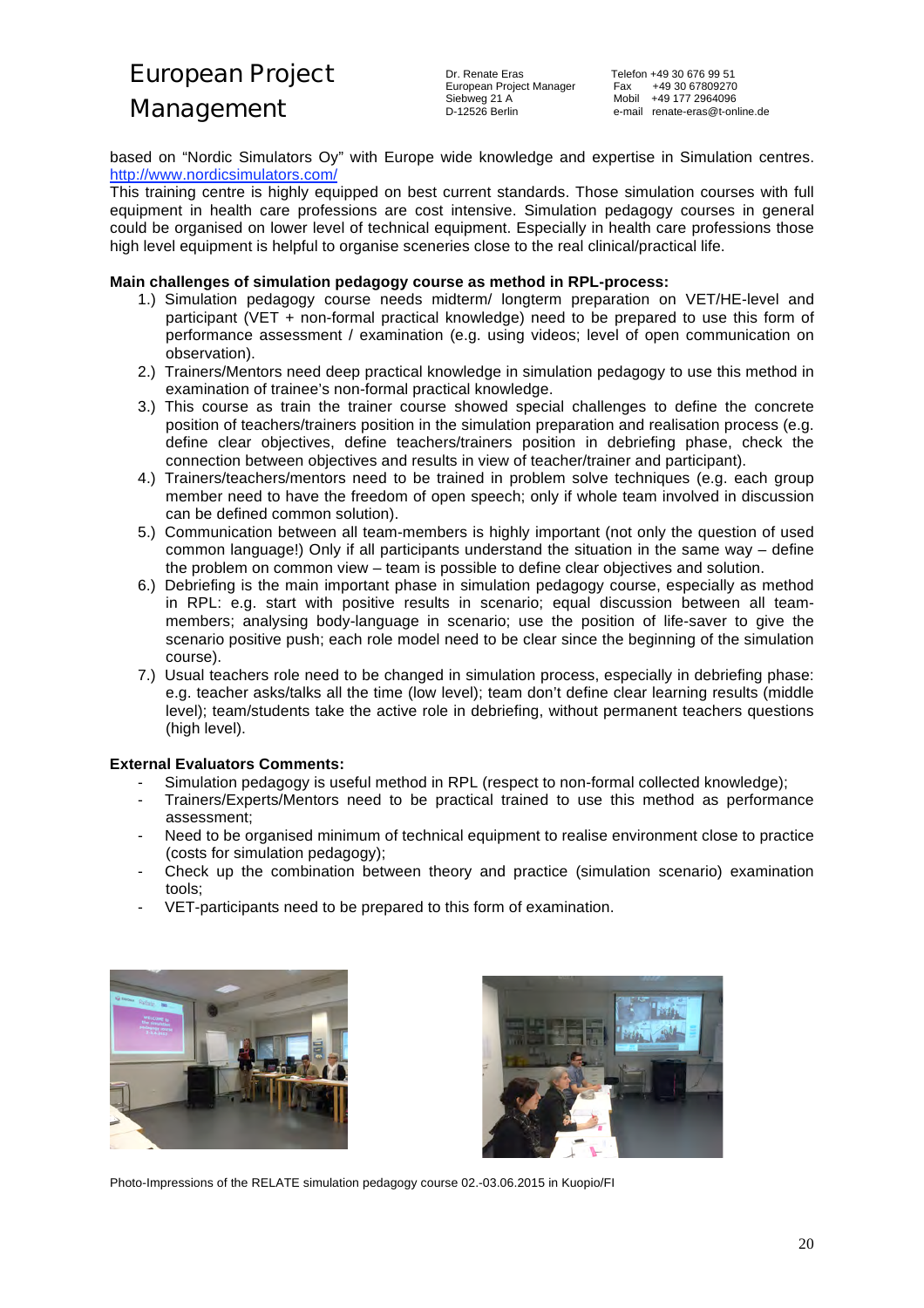**Evaluation of RELATE project realisation in final project period to end of October 2015**

(8 questionnaires filled in on final meeting 06.-07.10.15 in Dresden/DE)

### **I. RELATE – General situation**

Do you satisfied with the final project results (especially WP8 and WP9)? 12,5% answered: yes, I'm completely satisfied with the current results of WP's 50% answered: yes, I'm satisfied with the most important results of WP's 37,5% answered: no, I'm not completely satisfied with the current results of WP's

### **II. RELATE project organisation and communication**

Do you feel well integrated in the project team? 37,5% answered: yes, I feel very well integrated in the project team 62,5% answered: yes, I feel well integrated in the project team

Communication level between project partners in final project phase? 37,5% answered: very high 12,5% answered: high 25% answered: middle 25% answered: low

How you satisfied with programme, organisation and results of the final RELATE meeting in Dresden/DE? 12,5% answered: very satisfied 62,5% answered: satisfied 12,5% answered: less satisfied 12,5% answered: not satisfied

Comments:

- Could have been more participants on the conference but otherwise very successful meeting;
- Good overview what has been done and still need to be done.

### **III. Your personal comment for final RELATE phase (March-October 2015)**

- Main personal comments about RELATE organisation and work in final project phase:
	- There was confusion with the coordinator and due to that some misunderstandings on deadlines and tasks;
	- Very happy to have Claudio now with us in the project as well;
	- Organisation have had some lacks;
	- Lots of confusion;
	- It has been difficult to get always all information about administration and finances;
	- During the last meeting it would have been good to check and create the final report;
	- More rigour with timetables;
	- Too many time discussions on same topics we have already closed;
	- Atmosphere was very good;
	- Sometime it was very confusing with all those WPs and Results and papers. In our own country everything went quite nice because we had the clear understanding what to do.

### **External Evaluators final summary Comment:**

RELATE project management solved any challenges: a very complex structure of work packages and results, implement and keep in function efficient communication system with all partners and persons, implement and keep in function efficient information and documentation system, changing partners (RO to FI) and changing coordinator in finale project phase. New Finnish partner SUAS / Kuopio very knowledge in RELATE processes and pushed the whole content development with innovative methods and tools. They organised very successful simulation pedagogy course as method in RPLprocess in June 2015. Partner countries EE, FI and DE organised successful RPL-test phase with their students and cleared by this way the main important questions of the RPL-procedure from the perspective of the students, the public administration and the VET and HE administrations. Important challenge for the future is to interest the main stakeholders in European VET and HA systems to support RPL-procedures in their countries. The need of qualified work forces especially in elderly care and health care professions increases immensely. This economic sector is growing in all EU regions.